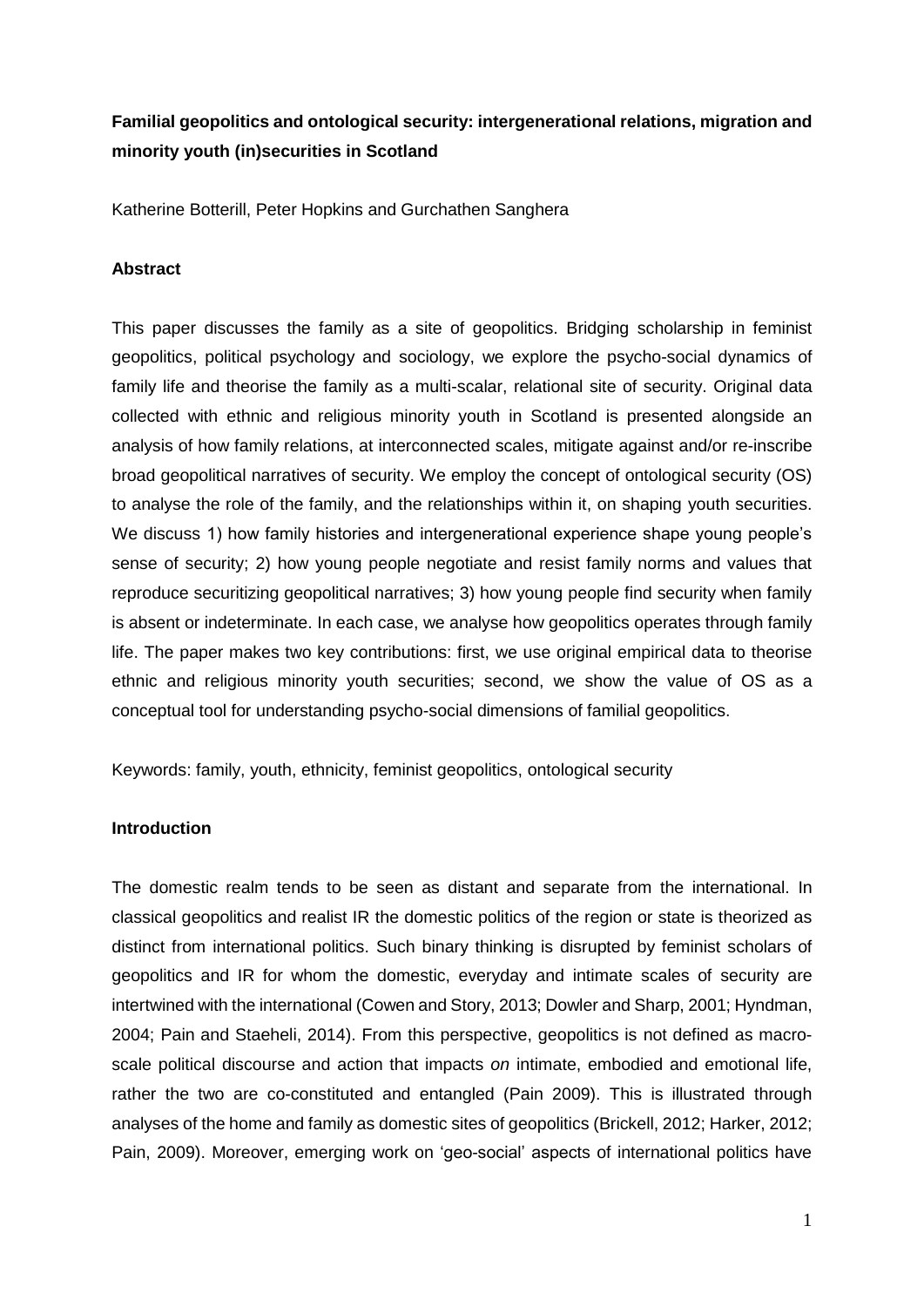emphasised the role of social relations in constituting security – the 'experiences, practices, subjects and topographies' of security (Hörschelmann and Reich, 2017:73).

In this paper, we employ a feminist geopolitics framework to explore the ways in which the family acts as a site of geopolitics. We advance the concept of ontological security as a tool to explore how family histories and relations shape young people's sense of stability and continuity. Families are entangled webs of social relations that are co-constituted and dynamic; they are the social site of conflict, diplomacy and security - they are a political form of life. We make two key arguments in this paper that contribute to understanding the family as a site of geopolitical (in)security.

First, we argue that intergenerational relations of the family are central to young people's sense of security. Young people view the family both as a site of political control where patriarchy and racialisation operate, and as a space of resistance where political inequalities are negotiated and disputed. Many of the intergenerational relationships we explore are situated within a context of postcolonial and/or forced migration that frame family life and generational expectation. Such histories of conflict and struggle are a burden to many secondand third-generation young people whose modern, individualized aspirations feel distant from 'communal discourses' (Nagar, 1998) of faith and heritage. We discuss how young people's critique of their parents' generation shows political agency and cuts through patriarchal and racialized structures in an appeal to more peaceful engagements with difference. At the same time, parental experience of racism, violence and trauma generate a strong sense of justice among young people and a commitment to political engagement. As such, family relationships contribute to young people's OS, equipping them to contest and cope with current discourses of national security that script ethnic and religious minority youth as threatening subjects through the securitization of migration (Bigo, 2002; Ehrkamp, 2016).

Second, we demonstrate the conceptual value of OS to feminist geopolitics of security. Here, we refer to OS in the context of family life and how young people's sense of security is (in)validated in and through the family. Following Laing (1960), we argue that OS is a relational concept in that to be ontologically secure requires the recognition and validation of others. The concept contributes to feminist analyses of security because it enables a multiscalar and relational analysis of interconnected geopolitical and social securities alongside the psycho-social experience. Through this lens, we foreground the intimate and personal experience of security and consider how, combined, these might contest the more un-human and depersonalized interpretations of geopolitics (cf. Hyndman, 2001; Koopman, 2011; Pain and Staeheli, 2014; Sharp, 2013;)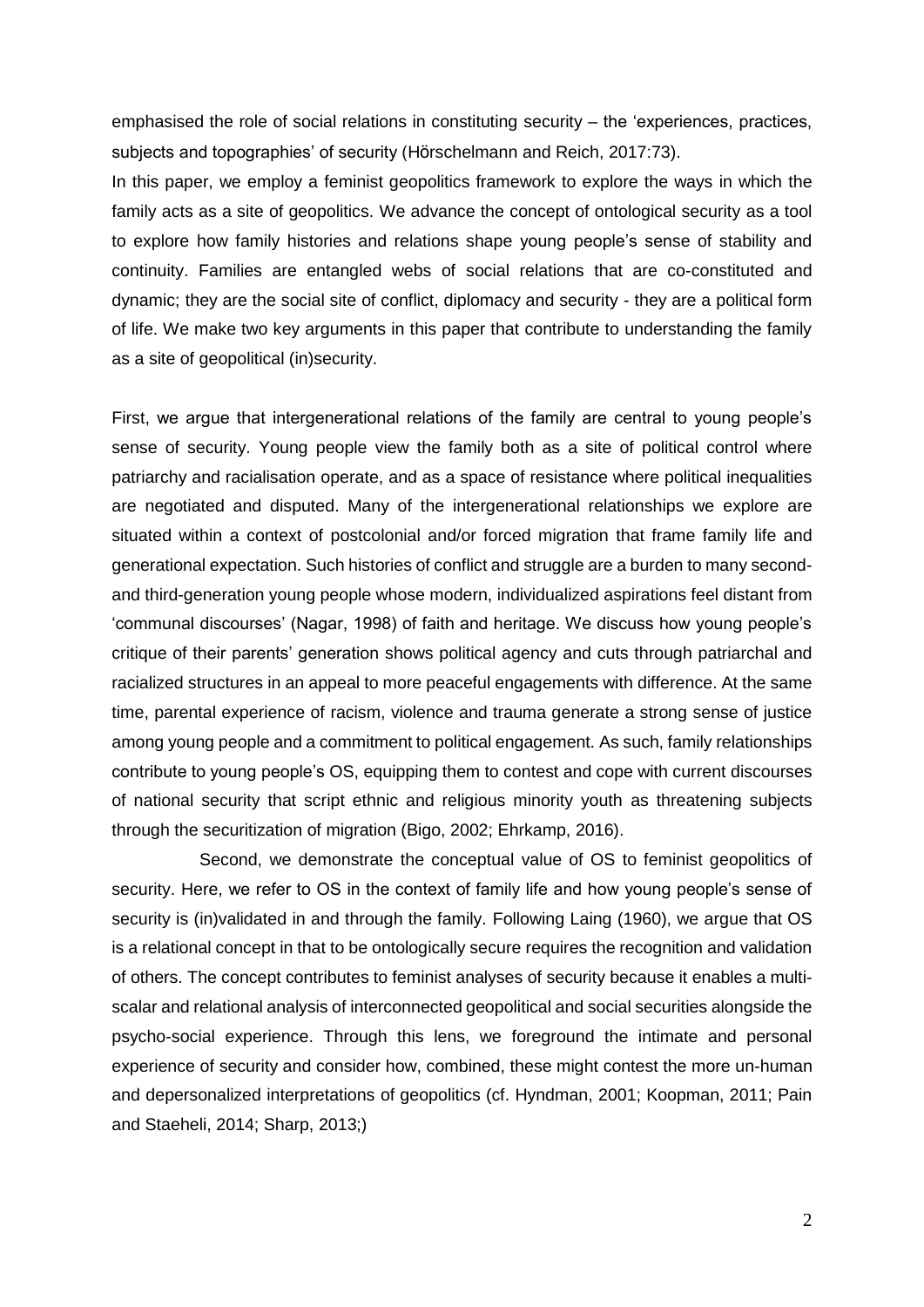### **Intimacy, emotion and the geopolitics of feeling**

Challenging the hegemonic and 'masculinist' scripting of geopolitics, feminist scholars have examined the everyday, intimate, emotional and embodied experiences of geopolitical actors often neglected in conventional accounts (Askins, 2014; Cowen and Story, 2013; Dowler and Sharp, 2001; Enloe, 1990; Hyndman, 2004; Pain and Staeheli, 2014; Pain and Smith, 2008; Smith, 2012). In these accounts, geopolitics is embedded in everyday life and everyday life is geopolitical. For example, in work on the geopolitics of fear, Pain (2009) has convincingly argued for an emotional geopolitics of fear that challenges the 'hierarchical, procedural scaling of emotions' often present in analyses of the war on terror. She argues that unreflexive assumptions about how emotions impact upon a passive general public should be challenged by analyzing the ways in which emotional and intimate lives contest 'big' scale geopolitics through 'resistance, agency and action' (Pain, 2009). Pain and Staeheli's (2014:346) notion of intimacy-geopolitics, by definition, connotes the 'inseparability of politics from emotional geography'. Intimacy, they argue is 'not simply the terrain on which broader sets of power relations are written. It is already out there, quietly working to produce domination as well as resistance across all practices and sites' (ibid.:346). In urban geopolitics too, scholars have contested 'unemotional' and 'technocratic' perspectives to explore the emotional and affective 'atmospheres' of urban conflict and security (Fregonese, 2017; Laketa, 2016). Laketa (2016) draws on the work of Ahmed to explore how the geopolitics of bordering is materialized through different affective intensities. Laketa points to the tension between geopolitics of emotion and affect showing the tendency to consider either the 'popular' discourse produced through media representation or the 'visceral' experience and narratives of marginalized actors. She argues that feelings are politically relevant because they help us to understand dynamics of power and can provoke resistance and analyzing them may be part of a broader challenge to hegemonies.

Feminist political geographers, along with critical IR theorists, have also been at the forefront in re-theorizing security (Williams and Massaro, 2013). Countering state-centric approaches to security advanced by classical geopolitics and realist IR, scholars have called for a 'finer scale of security' that 'traverse public/private distinctions' (Hyndman, 2001:219). In these accounts, alternative and often 'unexpected' sites and scales of security are foregrounded which recognise relationality and multiscalarity (Koopman, 2011; Secor, 2001, Sharp, 2013;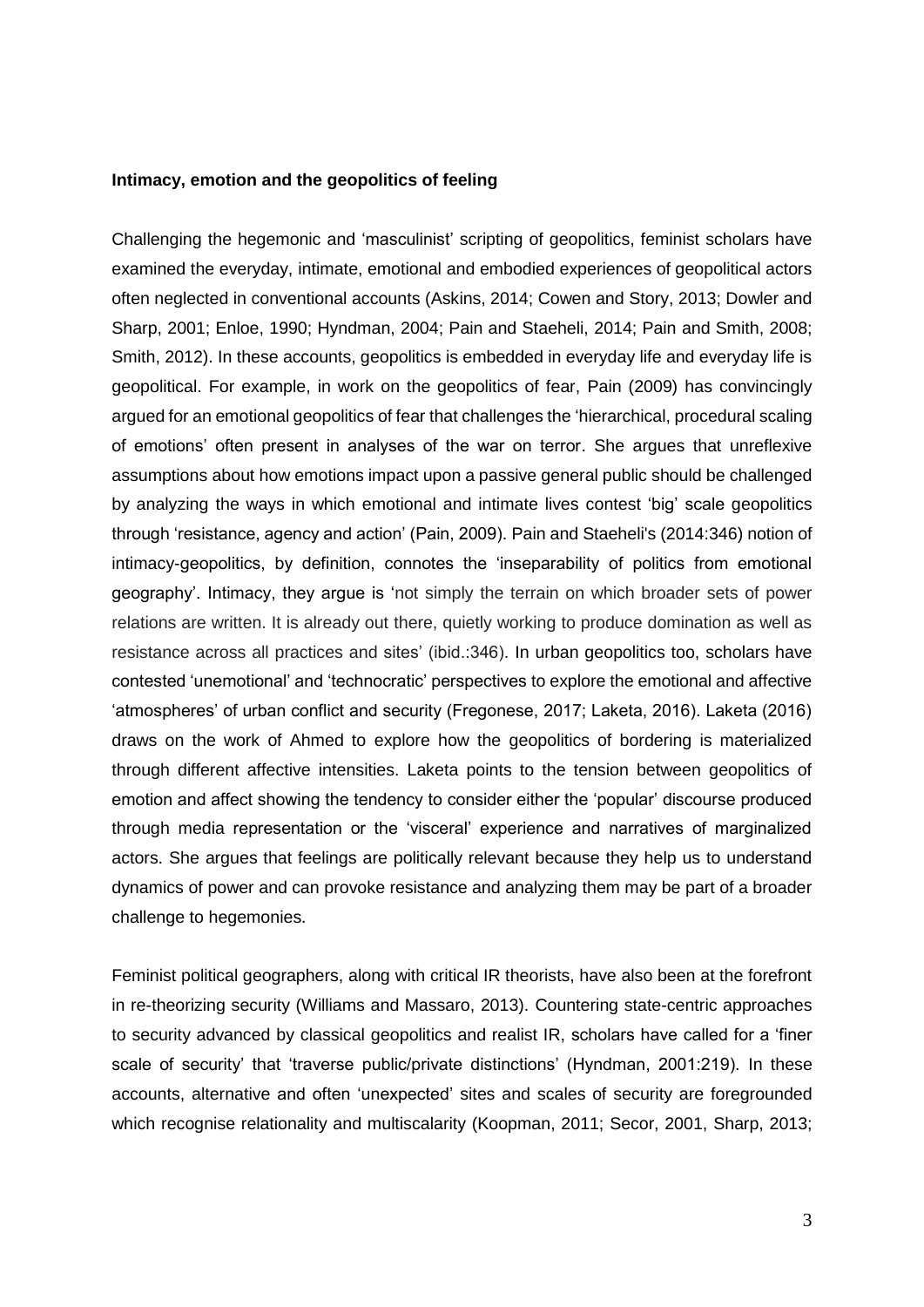Williams and Massaro, 2013)<sup>1</sup>. Notably, in the field of youth geopolitics, children and young people are not read as merely the subjects of geopolitical representation and action, but are political agents that shape geopolitics in their own right (e.g. Benwell and Hopkins, 2016). The focus on children in geopolitics and IR has often in been in terms of how they potentially impact on the security of a state and society as child soldiers, extremists, terrorists or child labourers. The role that children play in international politics is frequently under-theorised, in part, because traditional IR theories do not recognize children as autonomous political actors (see: Beier 2015; Watson 2006). Countering this trend, young people's explanations and perspectives of security in family life are at the centre of this paper, contributing to scholarship on youth geopolitics.

### **Understanding family as a site of security**

1

There has been widespread interdisciplinary interest in the geographies on intimacy and personal lives outside feminist geopolitics. Those working to understand the economic and social geography of the household (Pratt, 2012); intergenerational relations (Vanderbeck, 2007; Richardson, 2015; Hopkins et al, 2011); youth transitions (Cieslik and Pollock, 2002; Hopkins et al, 2015;) and education (Holloway et al., 2010). Yet, research on the family has been, as Valentine (2008) has argued, a 'peculiar absent-presence' in geography. Critical sociologists have stressed the continuing salience of the family as a socio-spatial formation contesting generalizing theories of modernity that point to its decline (Finch and Mason, 1993; Jamieson, 1998; Morgan, 2015; Valentine, 2008). These accounts move beyond the family as a social institution and focus on diverse, uneven family practices and relationships of intimacy and care (Williams, 2004). In mapping the terrain of family studies in geography, Valentine (2008) advances a 'new geography of intimacy' that explores how diverse intimate relationships and affective relations co-constitute the global economy through innovative empirical methodologies. Thus, recasting intimate life as geoeconomic and multi-scalar, and demonstrating the significance of the family in understanding social and economic change. What role, then is there for critical and feminist geopolitics?

Perhaps because the family has predominantly been theorised sociologically - both as a discursive product and material reality, there are fewer critical engagements in geography. Or, as Harker (2012:849) suggests, families are often framed as 'politically conservative', patriarchal, heteronormative and exclusionary and are thus often considered an outmoded

<sup>&</sup>lt;sup>1</sup> for similar work in critical security studies see Booth, 2007; Bourne, 2014; Enloe, 1989; Neocleous, 2008; Shepherd, 2013; Wibben; 2011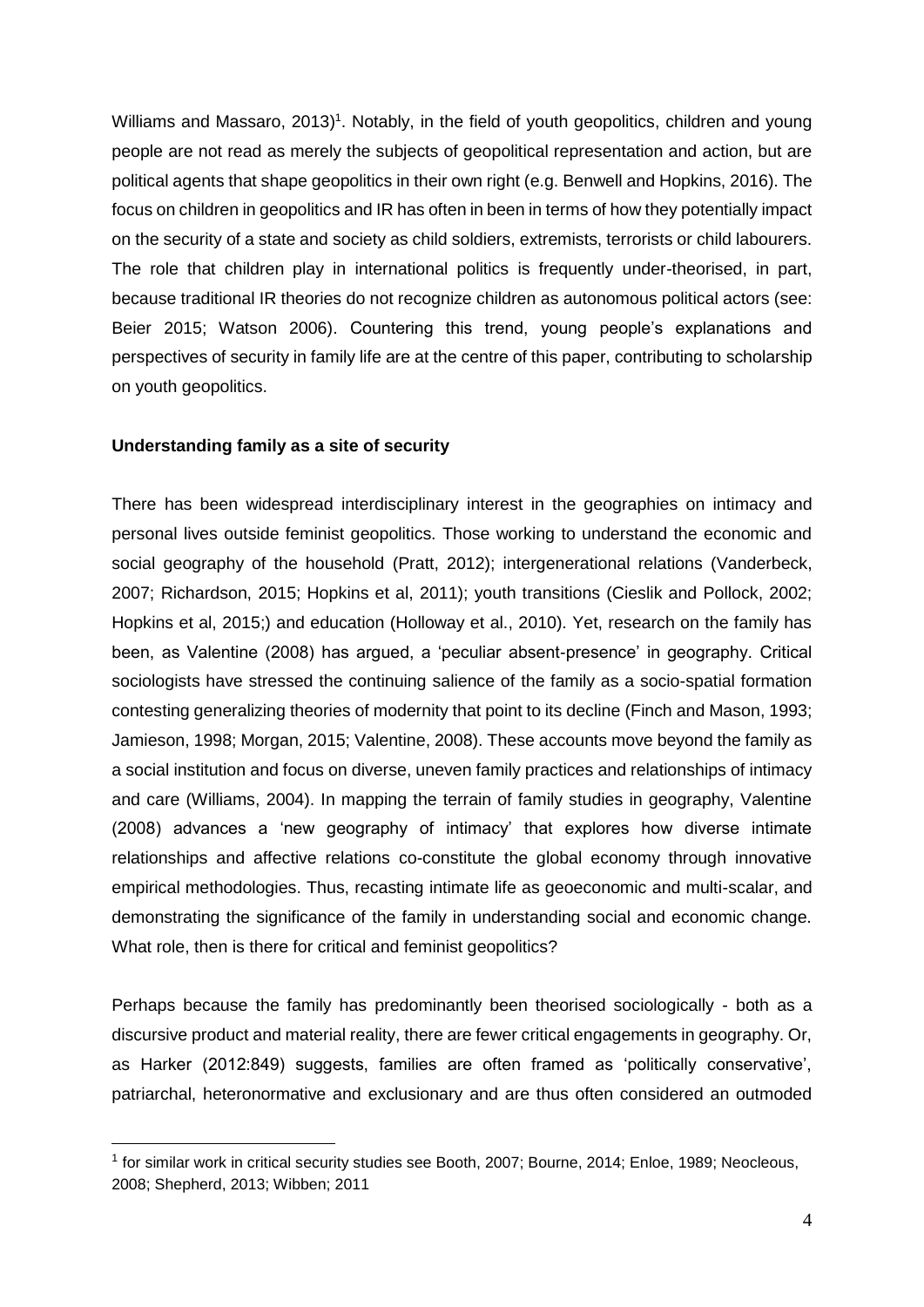and regressive social form by critical theorists. Following this, we believe that understanding families as sites of geopolitics is vital to theorizing socio-political change. This idea maps onto what Mitchell and Kallio (2017:8) refer to as the 'geosocial': an approach to connect the realms of politics to social and economic actors, practices and networks that are also geopolitical. They argue that 'the intertwining of geopolitical agendas and everyday social relations enables us to see sites of resistance, as well as the production and negotiation of vulnerability, for example, in new forms of gendering and racialisation occurring worldwide on an ongoing basis' (ibid.). This is a valuable approach for analysing security across multiple scales. As Hörschelmann and Reich (2017:80) contend:

'Social relations and the emotional and practical work invested into them are shown to be a key connective tissue through which entanglements of different (in)securities are co-produced. A less territorialised mapping of the socio-spatial topographies of (in)security, is required too, however, to capture both the relational character of the social and the possibility that security may rest less in the stability of social relations than with the possibility of shaping, transforming and, sometimes, leaving them'

The geosocial offers a way to domesticate geopolitics and explore relationships of emotion and affect that characterise global relations and transnational identities. By understanding how the geopolitical and the geosocial interact we can deepen our understanding of how geopolitics is 'domesticated'. Potentially then, the geosocial extends ideas of emotional and intimate geopolitics to incorporate social relations and structures of feeling.

To some extent analyses of the geopolitics of home and family are already doing this. As Hörschelmann (2008:601-2) has argued the home is 'a key site through which the macro-scale is realised and experienced in everyday life' (also see Blunt and Dowling 2006; Caluya 2010). Brickell's (2012) intervention to advance a 'geopolitics of home' sought to problematize further the conceptual boundary between public and private. She shifts focus from the effects of geopolitics *on* the home, through the effects of warfare and 'domicide' (Porteous and Smith, 2001), to exploring the role *of* the home in the production of geopolitics. This framing moves beyond seeing the home as a space affected by geopolitics, or an object of geopolitics, toward an understanding of how the home *does* geopolitics (Brickell, 2012). Similarly, Harker's (2012) research on family and geopolitics in Palestine demonstrates that the family is both a 'discursive object' produced through histories of colonisation and modernisation, and a complex and fragmented set of practices that are also resistant and demonstrate agency. Harker (2012: 850) critiques the discursive production of the family in geopolitics and argues for 'a geographical approach to family which takes account of …multiple, contingent relations between family spacings, politics, and ethics'. Indeed, the call in feminist geopolitics to connect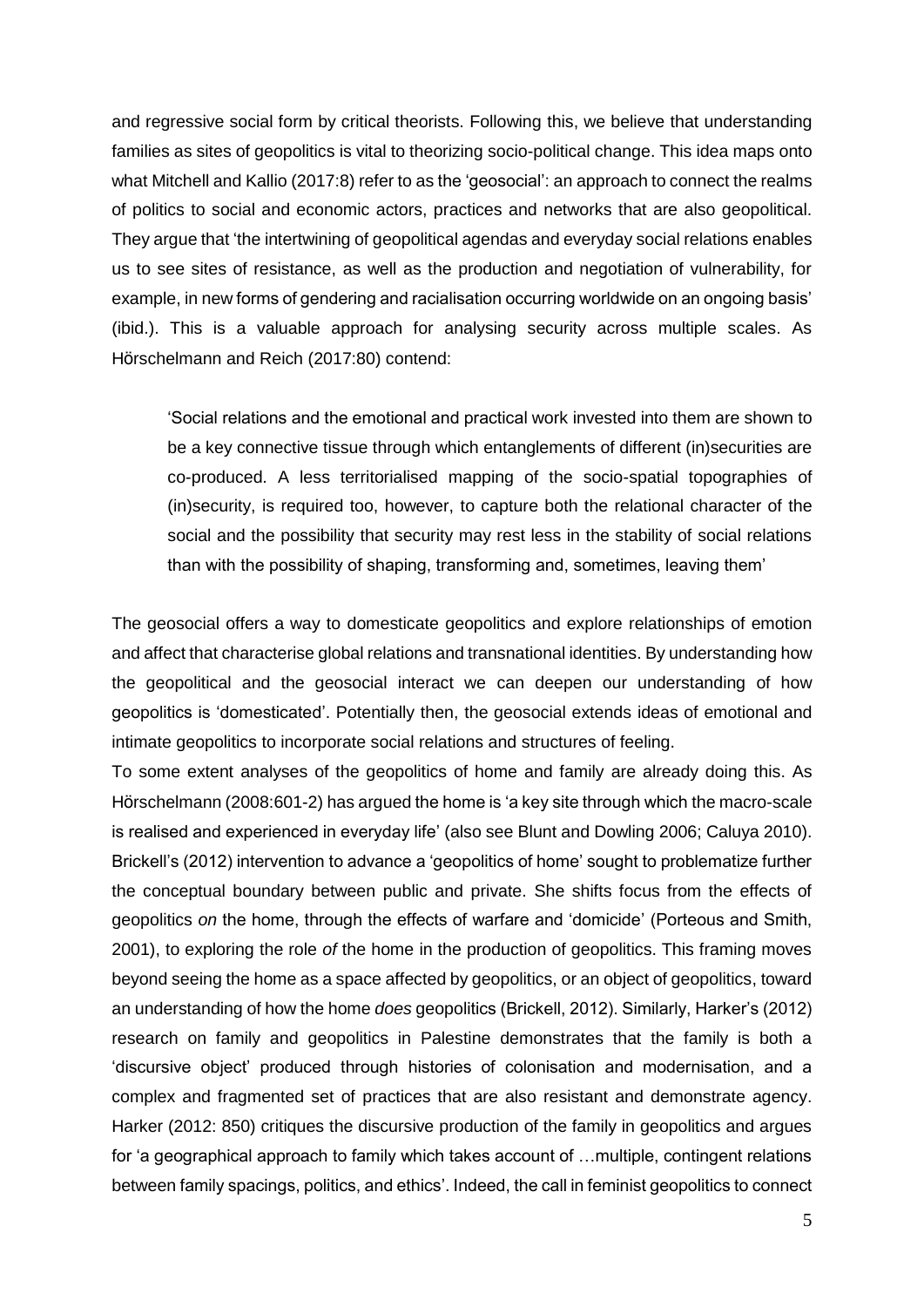the personal and everyday with the international and exceptional speaks to developments in family studies of analysing 'the intersections of the private and the public, the intimate and the politics, the interpersonal and the structural' (Mason, 2015: 19).

### **Family life and psycho-social securities**

To explore the family as a social site of geopolitics we must also interrogate the (in)stability of its relationships and the psycho-social processes that shape family life. How do intergenerational relationships shape the understanding and practice of geopolitics? What role do different actors play in securing or securitizing the lives of relatives? How are family values geopolitical and what impact might these have on the individuals within? Feminist geopolitics is well placed to answer these questions through the focus on intimate and emotional registers and transmissions. Our contribution to these debates is to mobilize the concept of ontological security (OS) as a lens to explore the psycho-social processes involved in familial geopolitics. In previous work, we have used this concept to understand how global discourses of security shape everyday, relational practices of security, and subsequently work to produce psychosocial insecurities among and between individuals (authors, 2016; 2017). We have argued that for ethnic and religious minority youth in the UK the combination of racism, Islamophobia and economic insecurity has the potential to produce ontological insecurity - 'the anxious 'being in the world'. Racism and Islamophobia, we argue, operate as a threat 'to the core of personhood and validation that one belongs in a particular place, and can function equally' (authors, 2016:8). In this paper, we highlight the conceptual value of OS as a tool to examine the interconnected 'geosocial' and geopolitical processes that operate in and through the family.

The concept of OS is derived from the Scottish psychoanalyst R.D. Laing, whose work on agoraphobia and schizophrenia led to the development of a theory of security for the individual. He proposed that to be ontologically insecure is to experience the 'ordinary circumstances of life' as a 'continual and deadly threat' (Laing, 1960:42). In sociology and international relations too, the concept has been re-worked at a range of geographical scales to express the process of insecurity for individuals, groups and states (Giddens, 1991; Kinnvall, 2004; Steele, 2008). While there is not space for a full discussion on the theoretical trajectories of OS here (see authors, 2016; 2017), it is useful to emphasise how Laing saw the role of family in facilitating OS. The family is viewed as a key site of meaning with family relationships as central to an individual feeling real or unreal, under threat or safe (McGeachan, 2014). Laing (1969:1) is concerned with 'the texture of the actual lived experience of people in families', the 'social product' that is fabricated through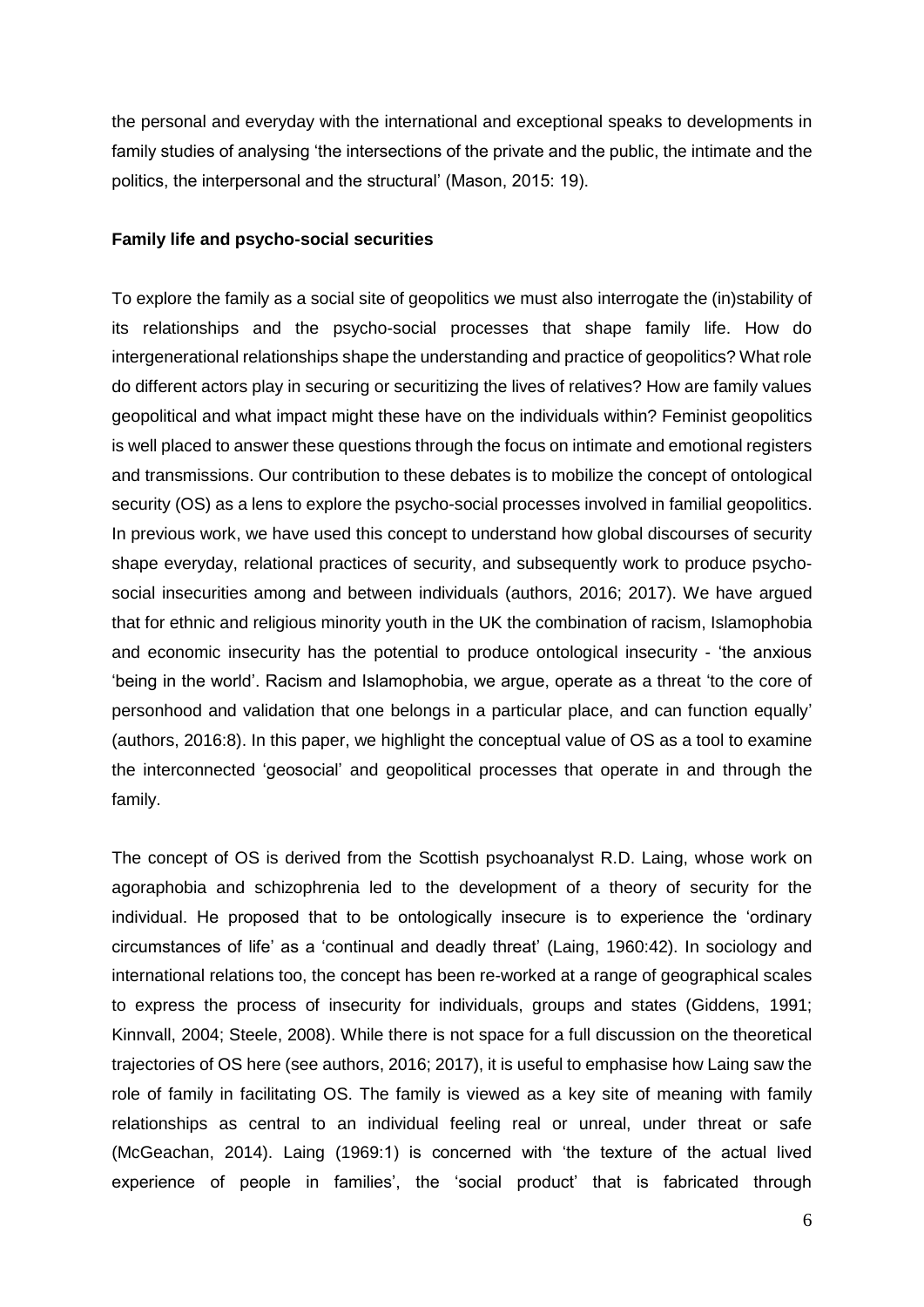intergenerational relationships, behaviours and interactions – whether known or unknown. This framework raises questions for geopolitics– what constitutes a real family and how is this governed, protected, represented and lived at different scales? How is trust built within and between families and what impact does familial trust or mistrust have on local and national geopolitical scenarios?

We find OS a valuable concept for feminist geopolitics for two reasons. First, it 're-scales' geopolitics and acknowledges the interdependencies between political and 'social' securities (global, national, local) alongside the individual bodily and 'psycho-social' experience. This enables an understanding of social context alongside psychological registers that shape human security, connecting the geo-social with intimacy-geopolitics. We argue that OS has the potential to be a platform from which to explain and explore the links between family and geopolitics – whether this be about the family offering ontological security in insecure times, or whether the family (or someone in it) is ontologically insecure as a result of geopolitical events. Second, it moves beyond the individual or family as bounded units of geopolitical analysis and encourages a deeper, psycho-social engagement with entangled relations within and between (cf. Hörschelmann and Reich, 2017). Methodologically, we suggest that a focus on the personal narratives of young people is necessary for understanding how individuals represent themselves in relation to others as secure or insecure beings. Through this we can explore how geopolitics is felt intimately and relationally at a range of scales and how this affects personhood and a secure sense of being in the world. As such, looking at the domestication of geopolitics through OS enables an appreciation of the felt, personal, and psycho-social ways that geopolitics is experienced on the body, with the family, at home and how it connects to broader geopolitics structures and discourses.

In the following sections, we employ OS to understand how resources within the home and family are used or discarded in the quest for personal security. Firstly, we discuss the intergenerational securities demonstrating how the family is a location that nurtures political engagement and resilience against micro-aggressions in public space. Secondly, we discuss the family as negotiation and resolution, particularly focusing on how young people negotiate 'protections' or compliance with assimilationist models of citizenship. Finally, we discuss the absence of family networks for unaccompanied asylum seekers and how insecurity is negotiated when family is temporarily or permanently missing due to displacement as a result of war and conflict.

# **Researching youth insecurities**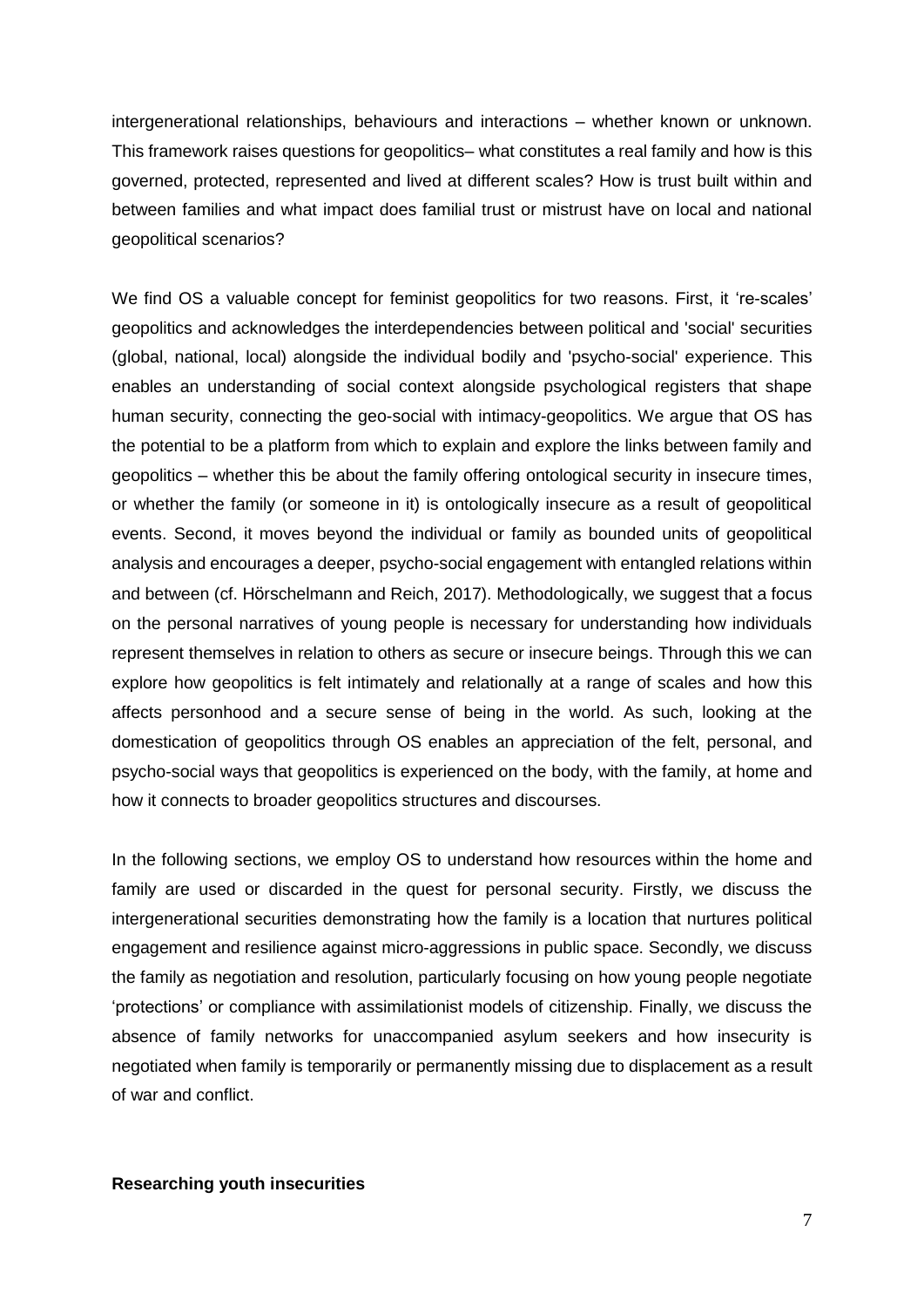This paper is based on an AHRC study of young people's everyday geopolitics in Scotland, involving focus groups and interviews with ethnic and religious minority young people across rural, suburban and urban Scotland (n=286). The research took place surrounding the 2014 Scottish Independence Referendum and explored topics on youth political participation, everyday geopolitics, racism and Islamophobia. A wide range of young people aged 12-25 participated in the study, including Muslims, Sikhs, Hindus, non-religious ethnic minorities, international students and refugees. This paper is based on those with self-identified ethnic minority heritage in order to explore particular experiences of ethnic and religious minority family lives. Participants were accessed through schools, colleges and universities as well as community and voluntary organisations.

There are a range of complex ethical issues involved in researching young people and in particular, in conducting research with marginalized young people. We were very attentive to the issue of informed consent, especially in the context of schools where young people may feel compelled to participate through pressure from teachers or other authority figures. We therefore took the time to explain the aims of the project (all participants with an information leaflet) and to discuss issues such as confidentiality and anonymity. We received full institutional ethics clearance prior to commencing the research and remained attentive to ethical issues throughout the project. All members of the research team also completed enhanced criminal records clearances with Disclosure Scotland (an executive agency within the Scottish Government).

All data were fully transcribed, coded using NVivo and the analysis for this paper is drawn from and in-depth interrogation of the coded data about: 'family', 'intergenerational relations' and 'security' (economic, political, social, ontological). This in-depth narrative analysis enables us to demonstrate the complex negotiations of family life in particular communities, and for particular individuals. Throughout the research process – including during the analysis – we paid close attention to our positionalities as 'adult' researchers whom in many respects were very much 'outside' in relation to the identities of our participants. Despite these differences, our diverse connections - whether this be through similarities in relation to accent, ethnicity or political interests – coupled with our experience and training as youth researchers, enabled us to sensitively and ethically engage with our participants about their lived experiences. As such, we are neither complete outsiders nor insiders when it comes to the focus of this research.

### **1. Intergenerational securities**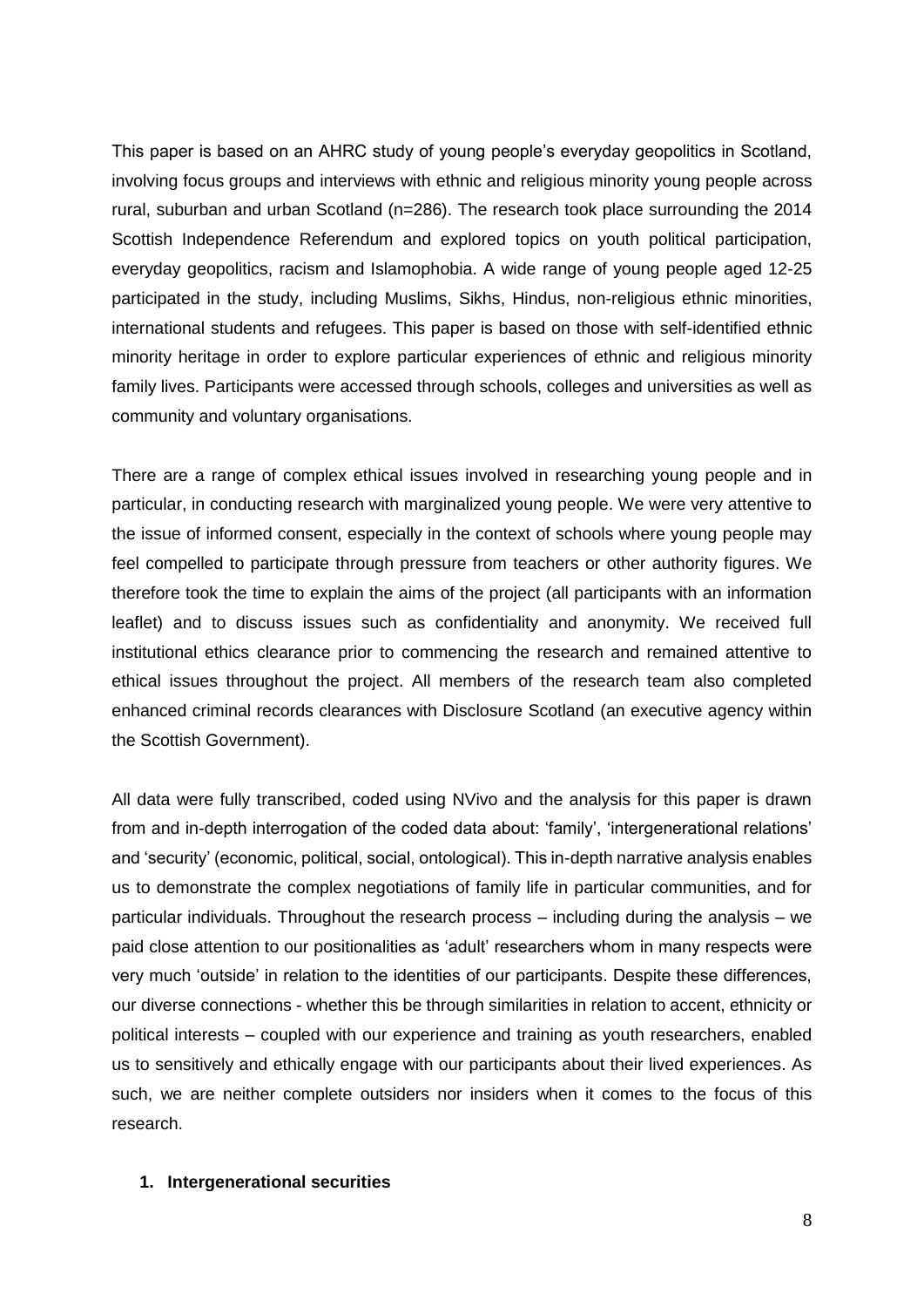For many of our interviewees, the family home was a site that provided the foundations for a secure life. Perceptions of a secure life, however, differed depending on context and many young people spoke about security in relation to intergenerational experiences of migration, racism and violence. Maalik is an Ahmadiyyan refugee living in a small town in Central Scotland with his parents and grandmother. His mother migrated from Pakistan with Maalik, his grandmother and younger brother to seek refuge in Scotland from the 'hate' he says they experienced in Pakistan as minority Ahmadiyyan Muslims. They have been living in Scotland for 6 years and have been granted indefinite leave to remain<sup>2</sup>.

"I guess they moved here because of me, they wanted a better future for me…my mother came from a really poor background where there were like 7 siblings and in Pakistan…So I guess when she was growing up she was probably thinking, 'I don't want my children going through this' you know, 'we're barely able to eat breakfast', ... I personally think in contrast to my parents, I…we're completely privileged you know...Yeah, she wanted us to be having a better life than her" (Maalik, male, Pakistani refugee, 16-18, Central Scotland).

Maalik refers mostly to his mother's experience of life in Pakistan to explain the motivation for seeking asylum as a move away from poverty to relative privilege in Scotland. Maalik's own sense of security is formed in relation to his parents' experience of economic and political insecurity. He recalls the process of asylum as 'interrogation' despite being a young child when his family arrived in the UK: 'my mother was obviously getting interrogated, she couldn't speak, she doesn't speak English'. Maalik's description of the journey through asylum demonstrates an awareness of the relative peace and security he feels in Scotland again compared with his mother's journey as a securitized subject. He says 'in Scotland, it's all calm and quiet…it's just homely for me', his sense of security reflected in affective sensations away from the turbulent noise of the migration journey. Maalik and his family are not involved in mainstream Muslim faith practices, but are part of a small community of Ahmadiyyan families in Scotland. The intra-family connection is a source of both continuity and freedom to practice faith that had previously been denied. However, he is affected by the everyday frictions between different Muslim communities in Scotland:

1

<sup>&</sup>lt;sup>2</sup> 'Indefinite Leave to Remain' is an immigration status granted by the UK Home Office meaning an individual has permission to stay in the UK permanently. Scotland is under UK jurisdiction for immigration and asylum and is required to comply with UK Home Office rules. However, the Scottish Government is responsible for devolved matters such as access to healthcare, education and strategies for integration of immigrants, refugees and asylum seekers (see New Scots Refugee Integration Strategy, Scottish Government, 2017)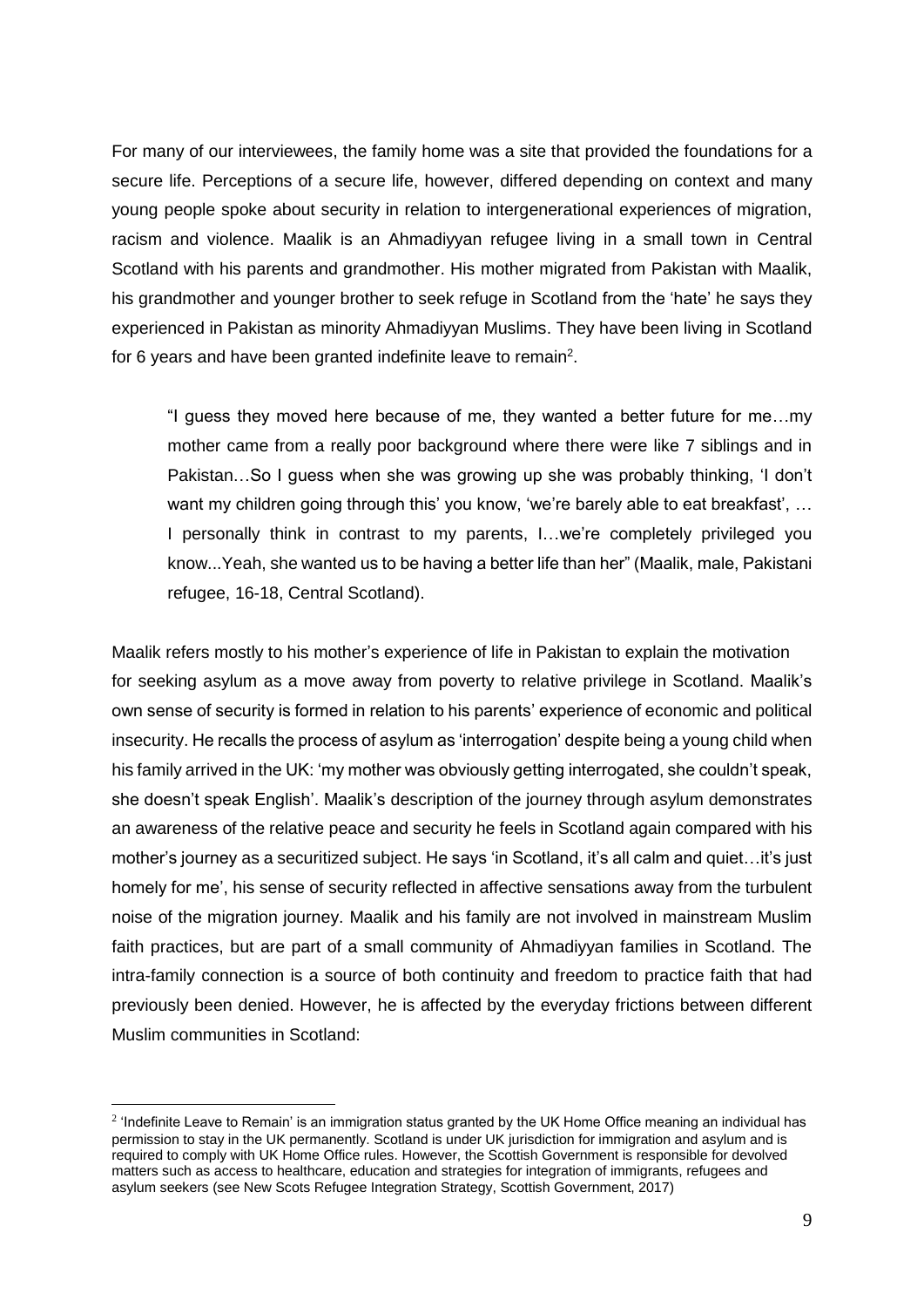"It's the confliction between Ahmadiyya Muslims and Sunni Muslims, Shia Muslims and all the other sects in Islam. It's just I've been led to believe well I've seen what happens... if you say that 'I'm an Ahmadiyya Muslim' to a Sunni Muslims or a Shia Muslim they don't particularly take it easy, they go shouting abuse"

Maalik only has one (Sunni) Muslim friend and says that they understand each other with a caveat of 'if his father knew maybe it would turn out different and he'd probably act up'. The safety and refuge secured by Maalik's mother for their family in Scotland, and the intra-family networks of support locally and nationally, is compounded by a compliance with, often gendered, communal discourses of faith at school and in the home. Furthermore, while Maalik says he has adjusted well to Scotland and racism is 'not a major problem', during the interview he referred to instances of verbal racism against him instigated by white Scottish people. He explained ambivalently that white Scottish people 'don't completely understand, like, Muslims to the extent that they're happy of letting them, you know tolerate them and accept them into their communities'. These examples show that home and community is not a 'sanctuary divorced from wider power geometries' (Brickell, 2012:586) but is imbricated in the geopolitics of gender, ethnicity and faith.

The political security gained through asylum was referred to by some young people as a springboard to political participation in Scotland. Celia is a Kurdish refugee who identifies strongly with Glasgow, Scotland, and the Scottish National Party. She talks here about her family's experience of displacement, torture and migration in a discussion about her interest in politics:

"I think my family played a big part as well in my life. My family have always been involved in politics…my dad, my uncle; my uncle was prisoner at Abu Ghraib for 14 years…he was tortured and all for his being against the Saddam regime…But like my dad, also his father and two brothers were executed, and my family's always been very involved in politics and standing up for people's rights and that a dictatorship regime should not oppress the people and people have the right of their own choosing and be democratic" (Celia, female, Kurdish refugee, 22-25, Glasgow)

Celia's frank discussion of her father's experience reveals the impact of prior contexts of violence on her present interest in global social justice. Celia is active in campaigning for political causes having set up a Kurdish youth cultural community in her locality and campaigns for the rights of asylum seekers. Her political engagements have been shaped by her parents, actions that she says make her 'realise that...my voice has meaning, someone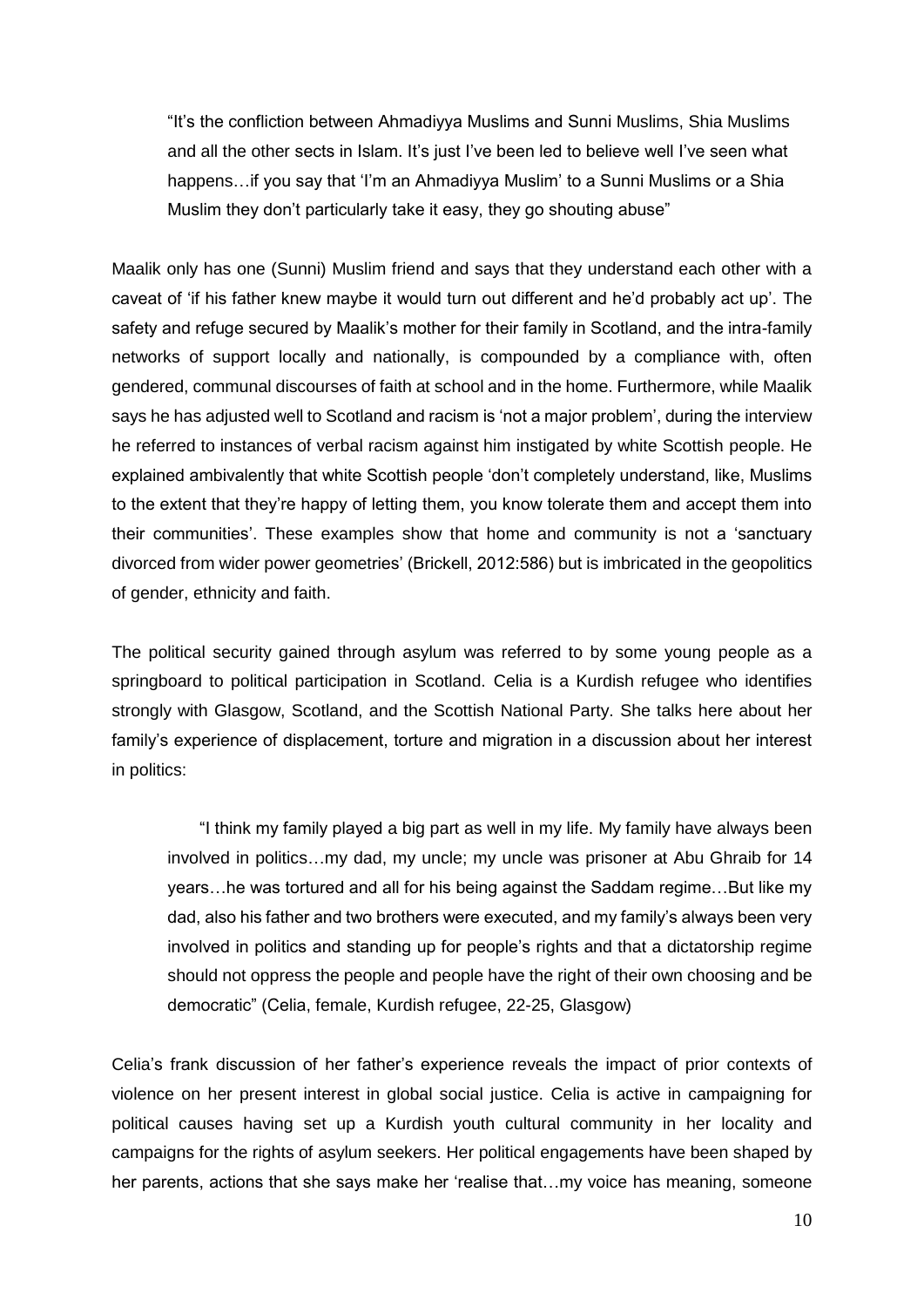will listen to it'. There is both a gratitude and a purpose derived through intergenerational experiences of trauma in Celia's narrative. She has a vision for social and political change, shaped by the injustice of her father's experience of torture, and the broader political discourses that oppress and target communities.

"So, I like to also inspire young generation to follow the same path and make a difference, your voice can be, is valued and you're no different from other ones and things like that, I think. I like to help other people and I think I always had that in me, I like to help other people. So, I do feel like I have belonging here and have security as well without the oppression"

In both these examples ontological security is found in the relative safety and privilege experienced by young people compared with their parents. However, the residues of intergenerational trauma are felt emotionally and subsequently actioned, particularly in the case of Celia, to challenge injustice. As Ahmed suggests histories are 'bound up with emotions…it is a question of what sticks, or what connections are lived as the most intense or intimate, as being closer to the skin' (Cited in Laketa, 2016:666). Furthermore, security is discussed not at the scale of the family home, but of the city or nation to which their families have come. For both Maalik and Celia, Scotland is a secure home when understood in the context of the families' migration and asylum journeys making it a site of relational geopolitics.

Many of those interviewed cited transnational loyalties to places of parental heritage or, in the context of international migrants, students and refugees, their home states. Linked to this, transnational faith practices and identities were performed by some of the young religious minorities interviewed. Here, the meaning of family was extended and understood through faith. Ramanjit is a Scottish Sikh who has grown up in Glasgow, he talks about the global challenges affecting local Sikh families in Scotland:

"So, you know, when global issues have happened, like 9/11 for example, and how governments have dealt with that, and the knock-on effect on, on Sikhs or Muslims, or other communities, and how that's affected them in their day to day life…but I very much doubt there is anybody sitting in Whitehall thinking how is this gonna impact somebody in their day to day life. They're not thinking that at all. You know, so that presents a lot of challenges for individuals and families, but again it brings the onus on the family to try and deal with it with no tools and no support and no recognition…" (Ramanjit, male, Sikh, 22-25, Glasgow)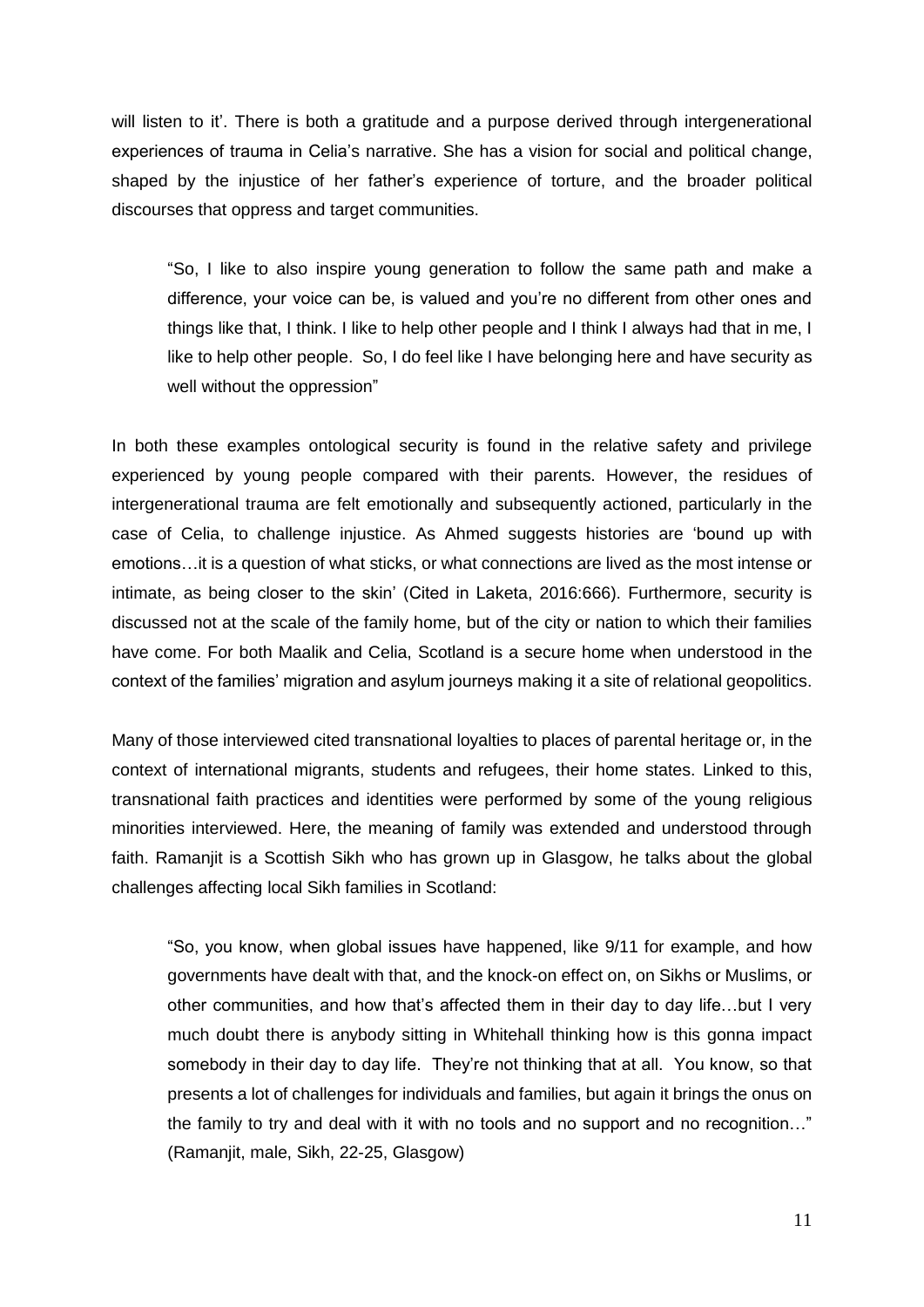Ramanjit extends the scale of the family to a faith community in multiple locations. He then goes on to talk about the politics of misrecognition (authors, 2017), and the attacks on Sikhs in the aftermath of 9/11. In the extract below he refers to the Sikh 'family' response to the murder of Balbir Singh Sodhi, an American Sikh who was among the first victims of misrecognition following 9/11 in the United States.

'I think it's a very Sikh way of thinking as well, you know, like when that one incident happened, you know, we very much, we just tried to deal with it...we supported the family, I say we… the Sikh nation. But Sikhs in America, you know, they supported the Sikh family and there was guidance and support there, but they went and dealt with issues so they created new organisations like the Sikh Coalition.. they worked their way straight into the Whitehouse and, and every step of the way was purely through education and dialogue."

Once again, racism against Sikhs is felt across borders and motivates transnational acts of solidarity and resistance. Much of the scholarship on transnationalism argues that transnational affiliations and mobilities decline over time, particularly among second generation youth (Levitt and Waters, 2002; Werbner, 2005). However, Reynolds and Zontini (2016) argue that transnationalism is symbolically and materially significant for second and third generation minority young people for whom new meanings of homeland and heritage are hybrid and operate at different scales. In our example, faith plays a key role in nurturing transnational solidarities among second and third generation young people against racial injustice (cf. Singh, 2015). Here, young people's ontological security is achieved through transnational solidarity and community, what Vertovec (2004:17) calls the 'transnational moral economy of kin'. For Ramanjit, transnational kinship ties are energetic networks of political resistance, he refers to family as the site of 'guidance and support' providing the tools to cope with the 'day to day' impacts of geopolitical trauma. Geopolitics unites and creates linkages across borders and scales. People seek security at times in/through the extended family; transnationalism has facilitated this and helps to mitigate hardships encountered by young people.

### **2. Family as negotiation and resolution**

Recognising that young people contest, resist and disobey the expectations and rules of the family is by no means a new idea (Dwyer, 2000; Ehrkamp, 2013; Katz, 2004). Hörschelmann and Reich (2017) argue that stable social relations are not a precursor to individual security, rather that security is often sought through contesting and transforming social norms. We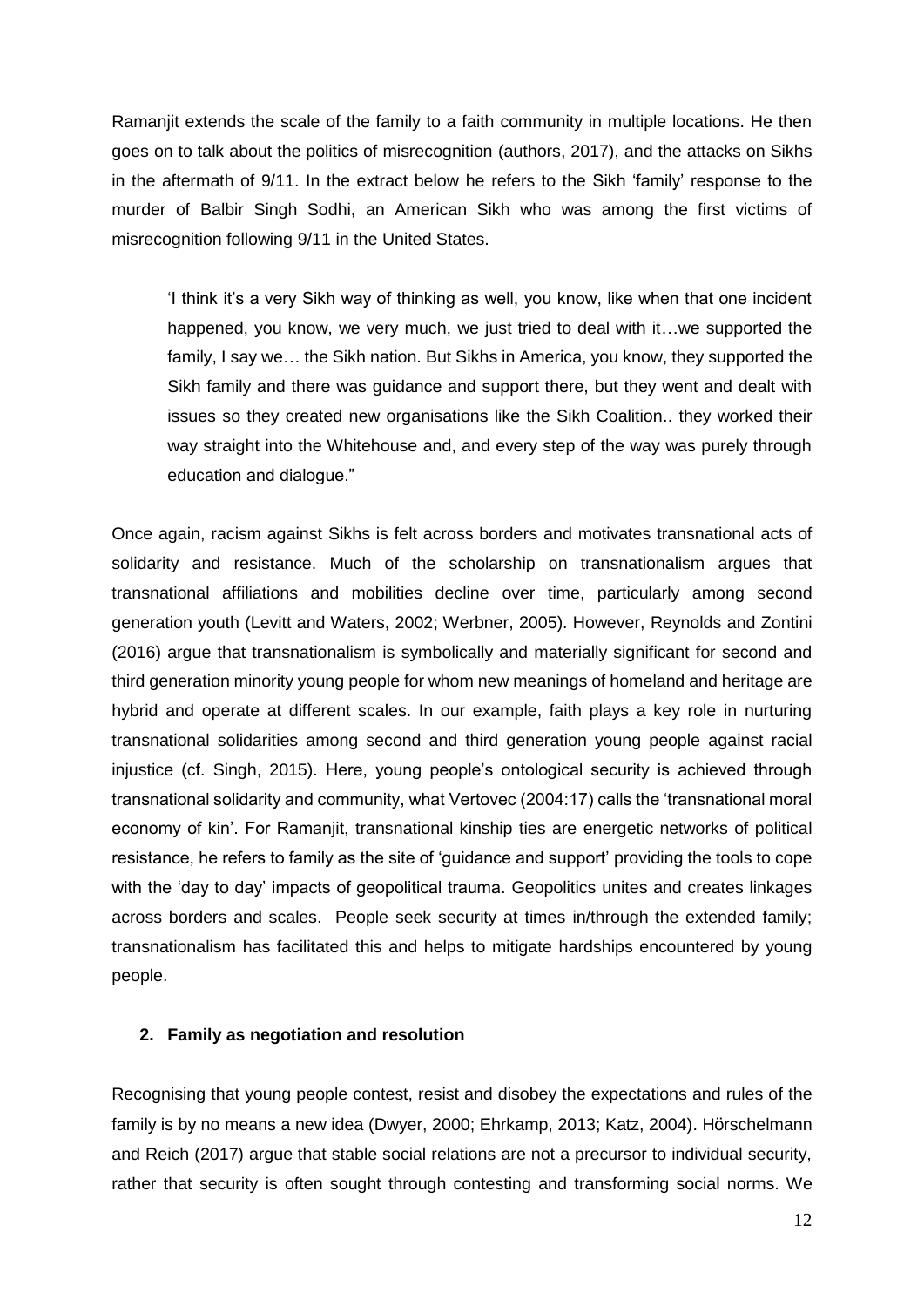focus here on data showing how the negotiation of familial expectations is also a negotiation of geopolitics. First, we discuss the intra-communal tensions and conflicts that cut across generations of families and discuss how young people negotiate these in the context of being a 'modern individual'. Then we focus on the gendered and embodied negotiations of young people in relation to parental expressions of compliance and protection. Nagar (1998) argues that 'communal discourses' defined around religion, caste or race construct hierarchies and social boundaries within groups. The following extracts from two young Sikhs show how they negotiate 'communal discourses' within the communities they participate in.

"Older generations here had [caste politics], and it will maybe trickle down. The only thing is that, you know, because it's all family based … they have their parents who are involved in that community, and involved in that specific Gurdwara will naturally be drawn to that. As an outsider I could enjoy all the programmes, and I stayed out of it… I was very lucky because people didn't know really who I was, but knew me, knew my name, knew, kind of, my family, but there was no family politics that I was affiliated with this place or that place" (Darvesh, Sikh, male, 22-25, Aberdeen)

Darvesh narrates the communal politics of the Gurdwara as an 'outsider', positioning himself on the periphery of complex family politics, hierarchy and conflict. Darvesh grew up in Glasgow but has lived in different parts of Scotland and now feels 'at home' in Aberdeen. As such he doesn't affiliate with a particular 'place', but rather is an individual with flexible, de-territorialised connections to faith communities in the city. Such communal discourses then require a territorial attachment, a place in which social boundaries can be marked. However, they are also subject to 'contestation, negotiation and modification' (Nagar, 1998:136). Gundeep, a Sikh female living in Glasgow reflects:

"The Sikh community I would say they are amazing…But if, I'll have to be honest in terms of Glasgow I believe personally… it's very segregated in terms of caste…I don't believe in the caste system. I mean if you're proud of who you are, and if you're proud of your caste then that's fine, keep it at that. But for you to go and, like, not bully, but for you to go and, like, slate other people because of who they are I don't think that's right at all. No, I personally think our generation is trying to… simmer it down" (Gundeep, Sikh, female, 22-25, Glasgow)

These extracts highlight generational differences amongst Sikh communities in different Scottish cities. This contrasts literature that frames 'Asian' families as cohesive units that facilitate community engagement (Thaiper-Bjorkert and Sanghera, 2010). There are political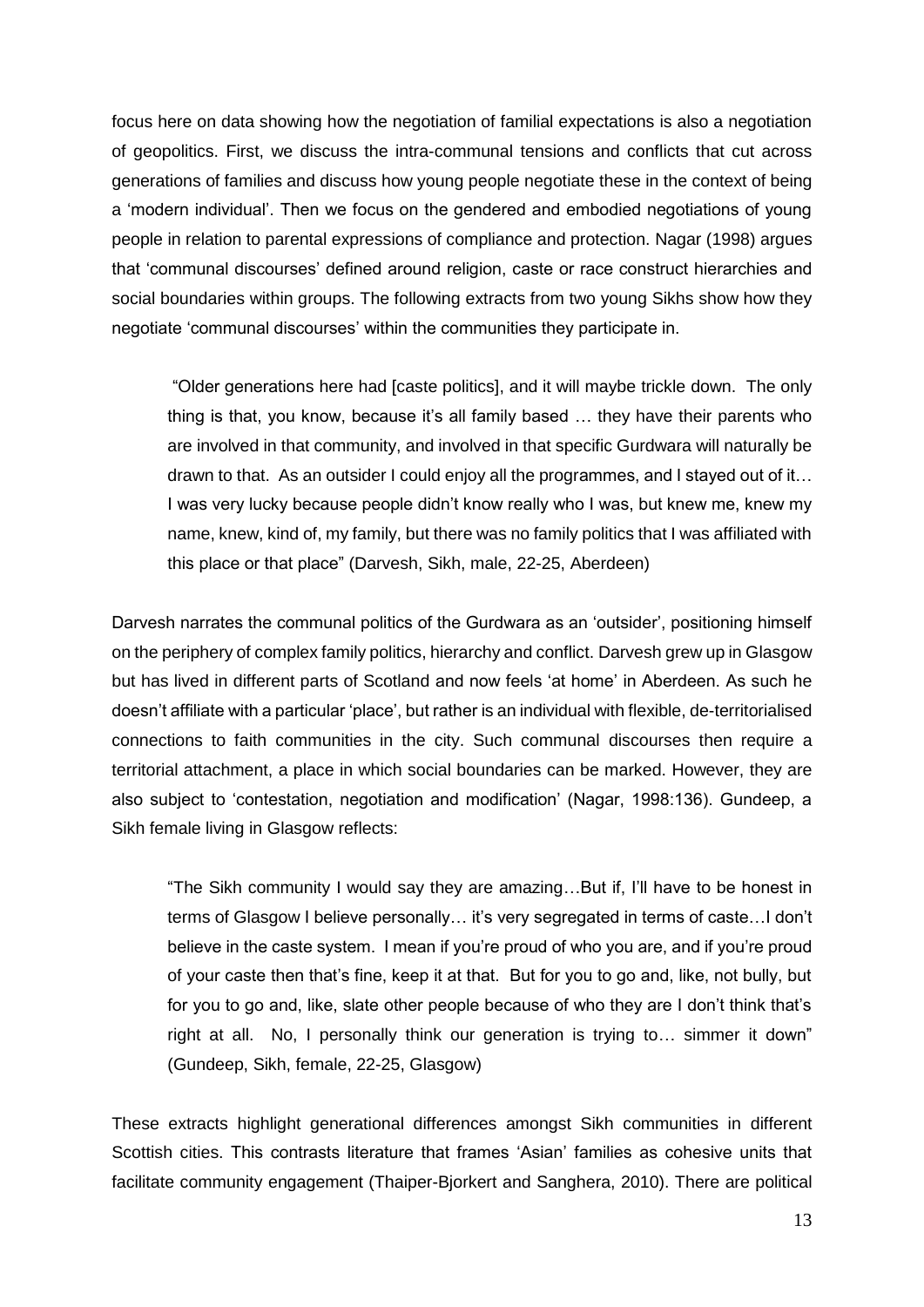histories that have shaped experiences of first generation South Asians in the UK and young people's sense of community belonging in diverse ways. Both Darvesh and Gundeep celebrate the value of community events and celebrations to nurture a sense of belonging among Sikhs in the city. However, they do not perform community as an overt political strategy, extricating themselves from the frictions of caste politics among some South Asian families. Arguably, young people have new geopolitical challenges to negotiate which concurrently affect their role within the 'Asian' family. These differences do not, however, reflect a disengagement with family networks or suggest the family is in decline as a mode of cohesion and security as posited by some (see Beck and Beck Gernsheim, 2002). Rather, young people's sense of self is understood in relation to intergenerational conflict and negotiated through peaceful everyday practices (Ehrkamp, 2013).

As discussed, many young people explained generational difference with reference to migration histories and there was an awareness of the challenges faced by previous generations as 'new migrants'. Often when young people talked about experiences of racism they spoke in relation to their parents' prior experiences. We have discussed elsewhere the way in which racism and Islamophobia against young people has the potential to produce a profound sense of ontological insecurity (authors, 2017). In the following extracts, we explore how our interviewees positioned themselves in relation to other family members to mitigate against such insecurities. Here, Jamal suggests that racism was much worse for first generation Asian migrants than for the current generation of ethnic and religious minority young people in the UK.

"it's much more controlled the [racism]… the older generation might have been through a lot more. A' think they, these generations are pretty much a bit, okay abroad there's much more abusive and more violent. But a' think in terms of being in the UK it's, we don't receive that much like anger or abusive language or any criticism, or any more than in the olden times" (Jamal, male, Muslim, 19-21, Glasgow)

The comparative assessment Jamal makes about racism in the UK as worse for his parents minimizes his own experiences of racism and is strategy of self-securitization. Others explained this relative security with individualised narratives positioning themselves as 'modern', 'established', socially mobile individuals who are not so 'different' from other white Scottish young people.

"The last generation of men most of them became shop owners… they sort of got on with it themselves. But now we are sort of established here …we are working up like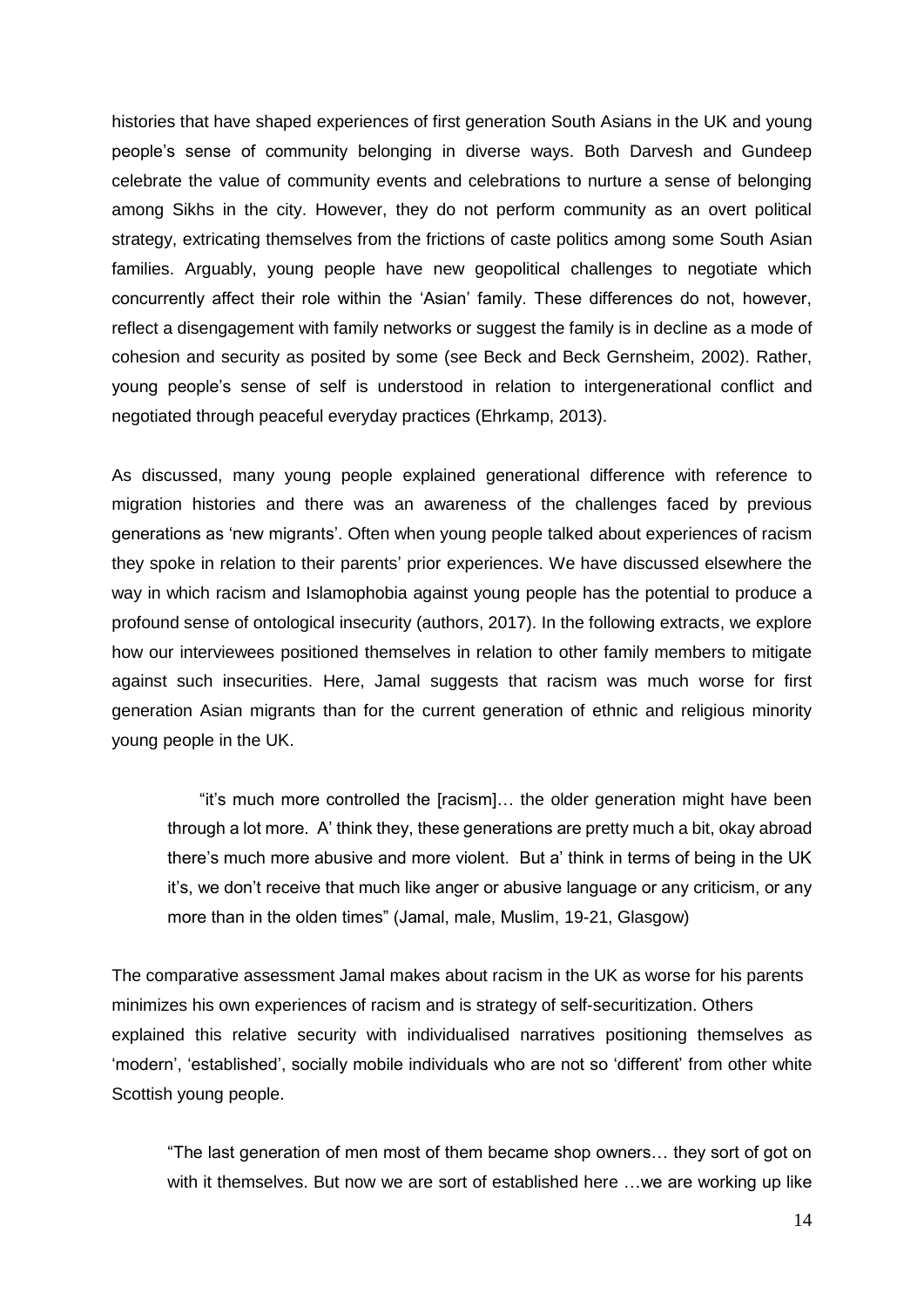every other young person here and we are going through the qualifications, going to the interview stage. And we are finding we have to prove ourselves a little bit more because…a lot of the Pakistani's didn't know English a lot, so we get stereotyped a lot. …I don't associate myself with a sort of culture because half my family is from Pakistan, half my family is from here... I just get a bit confused when people associate me with my culture because I am like…that is not who I am" (FG Muslim focus group, male, East Renfrewshire)

This extract reveals that whilst social and cultural capital for South Asian minorities in Scotland may be changing there are structural barriers that continue to shape young people's aspirations and outcomes. Thaiper-Bjorkert and Sanghera (2010:251) argue, whilst traditionally the 'South Asian' family has often been constructed as unified corporate units, the reality is that they are in fact 'sites of complex negotiation and contestation of traditional patriarchal norms'. Young people seem less connected to the traditional 'incorporation' processes of first generation South Asian migrants, they are embedded in flexible labour markets and are negotiating hyphenated identities (Din, 2016). However, as this extract shows, young people are not unaffected by long-standing cultural stereotypes and processes of racialization that require young Pakistani's in Scotland to 'prove' themselves. The structural racism in the labour market is deflected as quickly as it is acknowledged by this participant as he rejects cultural associations that may dampen his individual aspirations and sense of worth.

Familial norms and expectations are a source of stability and continuity for young people, often in contrast to geopolitical threats external to the family. Sanghera and Thaiper-Bjorkert (2017: 91-92) have argued that the lives of young Pakistani Muslim men and women 'are conditioned in terms of expectations (e.g. work, education, marriage and life course), moral economy of kin (e.g. providing support and guidance to kin based on trust and reciprocity), and institutional structure (e.g. how to organise or participate in religious/ethnic community and local associations). Significantly, it has meant that kin-based networks, relationships of trust and reciprocity are more easily sustained across space, whilst gendered, religious and cultural expectations, norms, values and practices are transmitted intergenerationally and may be an important source of security. But none of this is straightforward; rather it is open to intergenerational contestation, challenge and negotiation. We found that young people discussed how everyday mobilities, education, language and dress were all matters of familial administration, yet these were embedded in wider normative structures. When discussing intimate relationships with mothers, fathers, grandparents and siblings, young people revealed a complex dynamic that does not conform to the binary of traditional vs modern practices. Rani reflects here on her relationship with her mother and the awkwardness of language: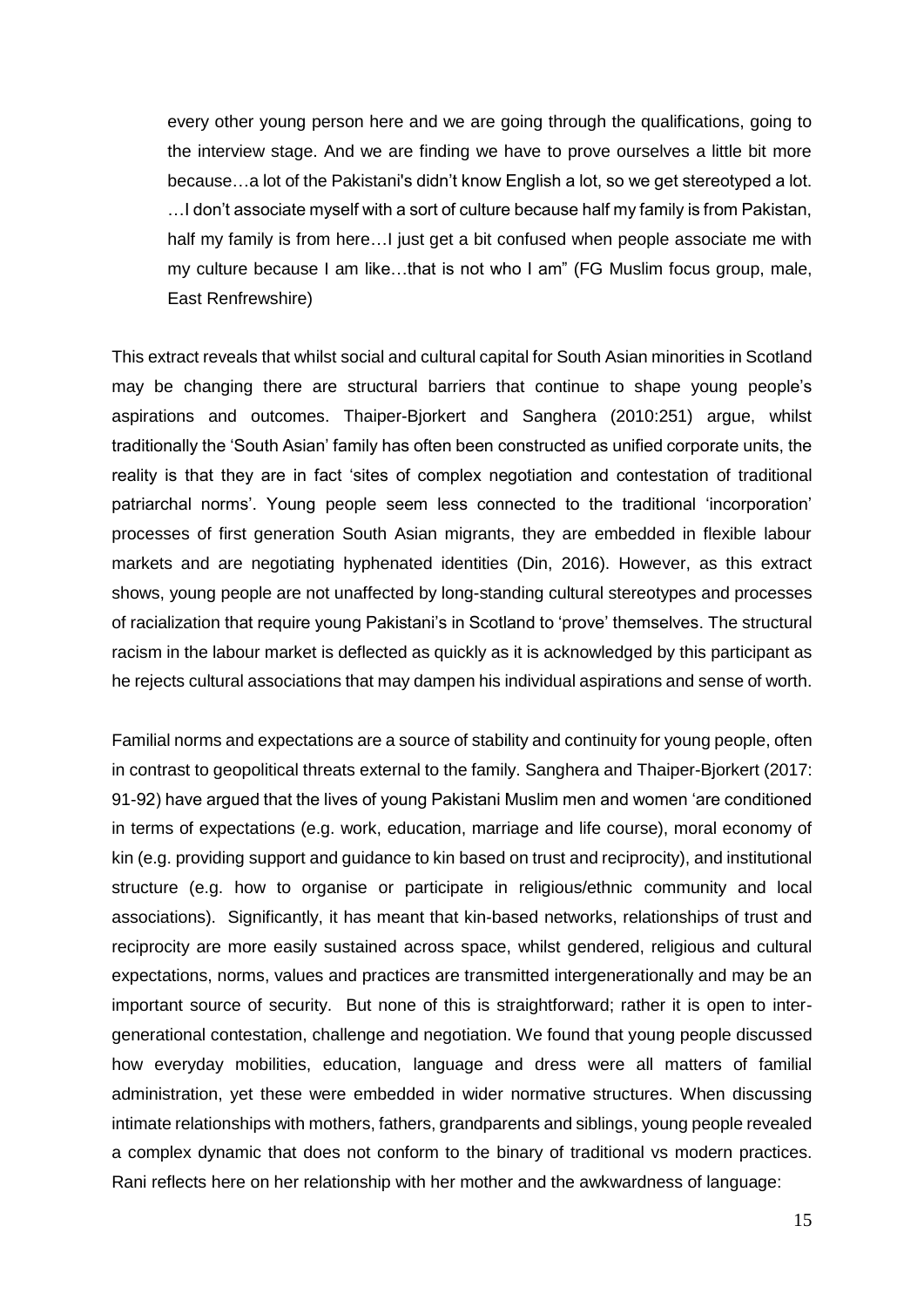"…every time Parents Evening she'd have to come she'd always ask me 'oh get an interpreter for me', you know all those things. As a kid I would think 'oh, you know my mum can't speak English' this and that I would feel sometimes embarrassed about it. Even though now I feel silly like, 'why did I feel embarrassed' but I guess I did because she couldn't really, sometimes I'd feel like we can't mix in because of the language barrier." (Rani, Ahmadiyyan Muslim refugee, female, 19-21, Glasgow).

Rani is an Ahmadiyyan Muslim refugee and was granted indefinite leave to remain in 2008. She talks about her embarrassment over her mother's English language abilities referring to a desire to integrate as an emotional process synchronised with a fear of exclusion or alienation. There is a sense of shame in not speaking English reflecting a discourse of citizenship and nationhood in which the English language is a 'cultural boundary marker' (Alexander et al., 2007:783). The logic of 'integration' and compliance to normative citizenship practices are not questioned. However, Rani 's irritation over familial barriers to integration dissipated as the interview progressed. She told the story of her forced migration, conveying compassion and admiration for her mother's courage during 'dawn raids' and more anger at the processing of asylum in the UK, demonstrating that intergenerational frictions wax and wane alongside everyday geopolitics, and are resolved in different time-spaces. For Rani, the insecurities she feels about 'fitting in' are abated by the relative peace of her present situation showing how personal insecurity can be both intensified and reduced through family relationships, that are always connected to wider structural and discursive barriers to inclusion and wellbeing. When structural racism and exclusion is a shared familial experience, intergenerational relationships figure as important in providing a sense of continuity and a trustworthy source of support against broader uncertainties and inequalities (Giddens, 1991).

Many of the young people we interviewed discussed the gendered politics of the home related to mobility, dress and relationship choices. This came out most prominently in focus groups with Sikh and Hindu girls, as they debated 'overprotective' parenting and women's rights.

"I think girls are more protected than boys are…Like my parents are really over protective over me, compared to like my older brother…" (Hindu female, East Renfrewshire focus group)

"I think that the girls are like kept in more, but I think that is just normal for most people. Because my brother gets to stay out late all the time and I don't so…" (Kamala, female, Hindu, 16-18, East Ren)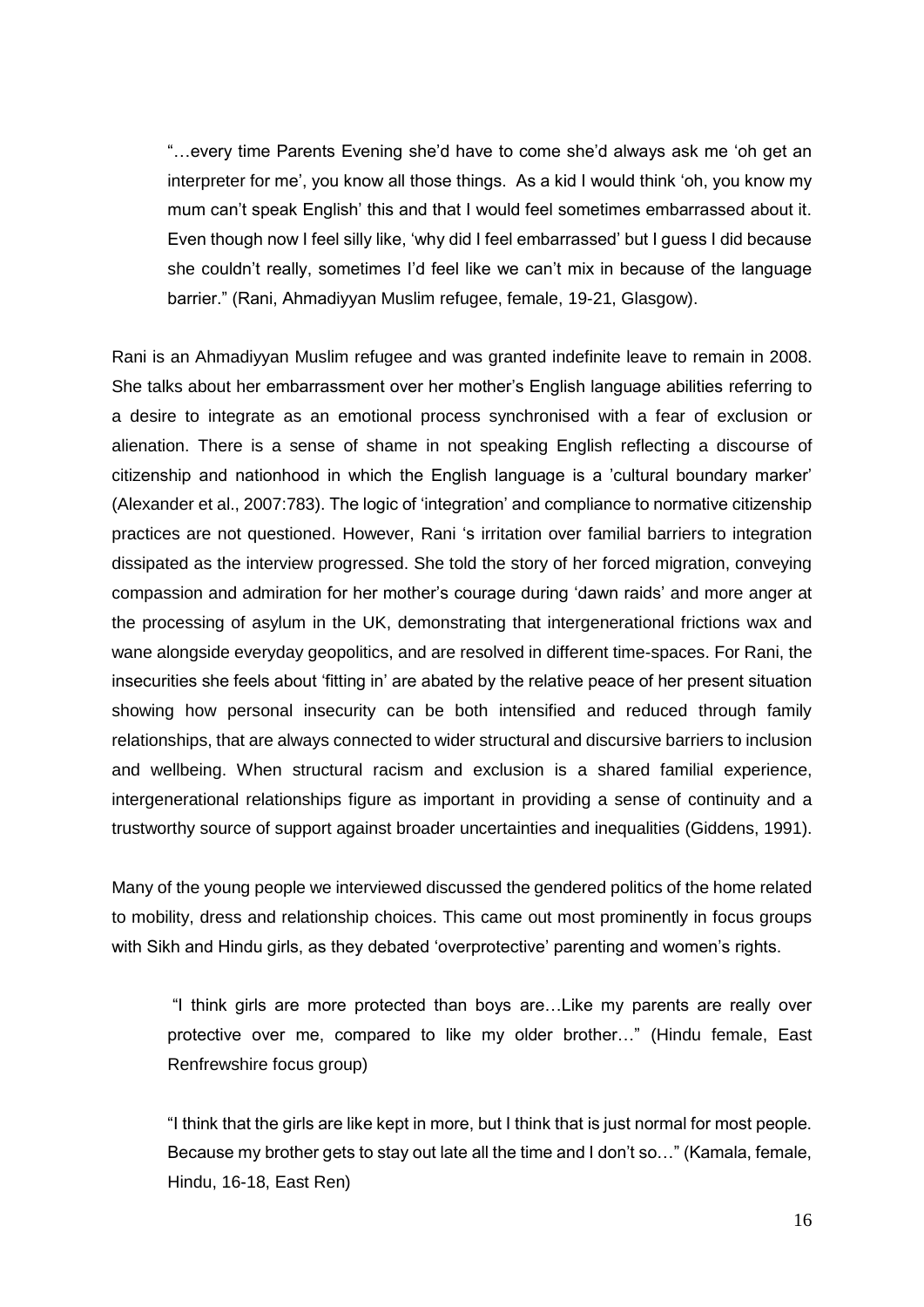For these young women the household is a gendered and constrained space. Moreover, the willingness to share these thoughts with the group and appear untroubled by it suggests that these young people expect parents to govern their choices to some extent, as Kamala reflects – 'I think that is just normal'. Given this, we do not essentialise their experiences as unfree or subjugated, but recognise the complexities of intergenerational relationships and expectations in young people's lives. Dress is also important here. The reasons why Muslim women decide to wear the veil (e.g. headscarf or *hijab*, full-face veil or *niqab*) have been well documented (e.g. Dwyer, 1999; Gokanksel, 2009; Secor, 2002). Much of this literature challenges simplistic accounts that associate veiling practices with the subjugation of Muslim women (Kapur, 2002). For many, the veil is considered an expression of empowerment and personhood (Abu-Lughob 2002), allowing Muslim women to negotiate public and private spaces (Sanghera and Thaiper-Bjorkert 2012) and resist assimilationist demands and Islamophobia (Kapur 2002: 218; Afshar et al. 2005). Our research found that parents often oppose the decision to veil, because they fear that their daughter will become more obvious targets of racism and discrimination. Tahali grew up in Dundee and her parents are from Bangladesh. She describes herself as a British Bengali Muslim and explains here her thoughts on religious dress.

"I think like I'm scared of what other people might say as well … I have tried speaking to my mum…I asked her like would I be able to put it, like start wearing the hijab and she said that ... I'm still quite young and that I should grow up a bit and think about it. Cause once I put it on its best that you keep it on instead of taking it off and that just attracts more attention… people tend to talk about it as well… it kinda does the opposite what it's supposed to do" (Tahali, female, Muslim, 19-21, Dundee)

Tahali is apprehensive to wear the hijab because of the reactions of specific others – her family and friends. She talks about her mother's cautionary advice, and the potential impact on herself and her faith when strangers 'talk'. Her narrative is a negotiation of personal meanings of faith and the external threats of Islamophobia in public space demonstrating that the quest for OS is shaped by external and internal psycho-social meanings and embodied practices (cf. authors, 2017). Furthermore, these are relational, mediated by her mother who guides her decisions on faith practice and performance.

### **3. Making family in-between securities**

We now discuss how young people negotiate security when family is absent or left behind. We explore how young people draw on extended family and friends to negotiate anxiety and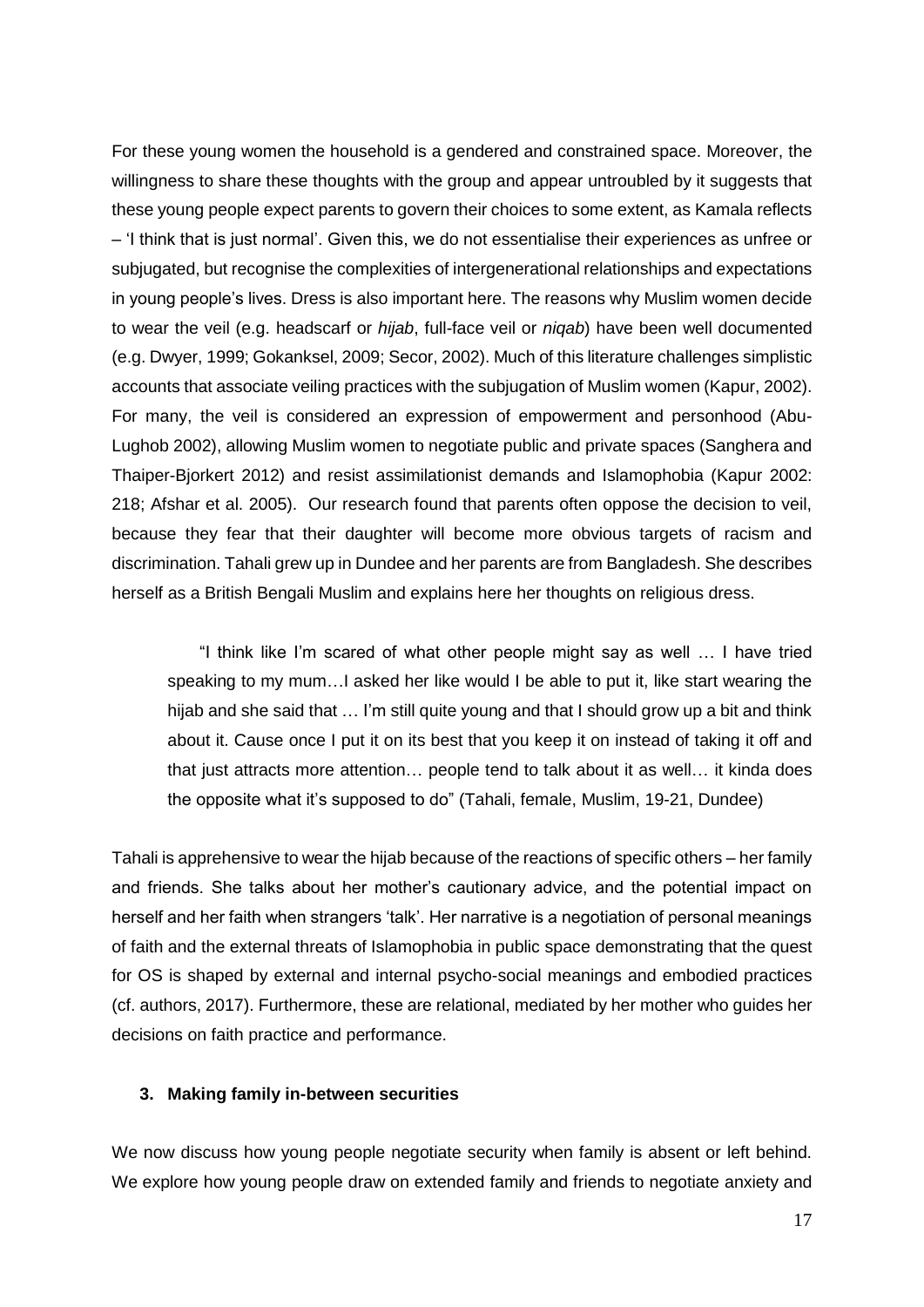fear in the context of intense geopolitical uncertainty. We focus on the experience of unaccompanied asylum seekers and refugees who travelled to Scotland without families and are supported by a range of social services and support networks such as those found in looked after and accommodated children's units, the social work system and in other voluntary organisations who provide services for refugee youth. In the case of many young unaccompanied asylum seekers, the journey to safety meant drawing on extra-familial networks and support. Fleeing conflict without family led to the formation of other relationships, negotiated in an emergency alongside circumstances of trauma and grief. There is an important body of work analysing the emotional and embodied experiences of refugee displacement and detention (Brun and Fábos, 2015; Conlan, 2011; Hyndman, 2010; Mountz et al., 2013; Vaughan-Williams, 2015). Hopkins and Hill (2008) discuss the pre-flight experiences and migration stories of unaccompanied children including the number who experience the death or persecution of their parents or other family members before their journeys to safer places. Some also fled persecution with groups of siblings with the oldest sibling taking on the role of head of the family (Hopkins and Hill, 2010). Much of the literature about unaccompanied minors understandably focuses on matters of social care provision, resilience, integration and belonging (e.g. Kohli, 2010). Ni Raghallaigh and Gilligan (2010) have pointed to the significant role that religious faith plays in facilitating unaccompanied minors' transitions to a new place by offering them a sense of comfort and everyday security.

Naz is a Somali Muslim male living in Glasgow. He left Somalia two years ago after his family were killed and he was given the choice to 'join [a militia] or be killed'. Here he talks about his family and his journey to the UK drawing on intermediary networks of faith and friendship at the boundaries of the family.

"I don't have any family… I don't know even other family where is. Because I know if I go back right now that definitely they kill me. ..the first thing, they look young people to join, like, in groups to kill other people. So if you don't accept that they kill you. …I was, I was helping my father. My father was fisherman, so I was just helping fishing, like, we wash the fish and then, like, we get, like, small money. And the time I travel…my father was, like, he told me, like, he know he can't live for long life. And then he told me, like, anything happen, if I die… these things will help you in your future. So…the time all my family [was] killed that was that thing I take. And then I go to friend of my father… that man he help me to move to Somalia, to go Yemen. And I stay in Yemen, at Yemen I was stay in mosque, and then the guy who take me in the mosque I was helping, because the guy [had], like, a farm. Yeah, he have goat, sheep,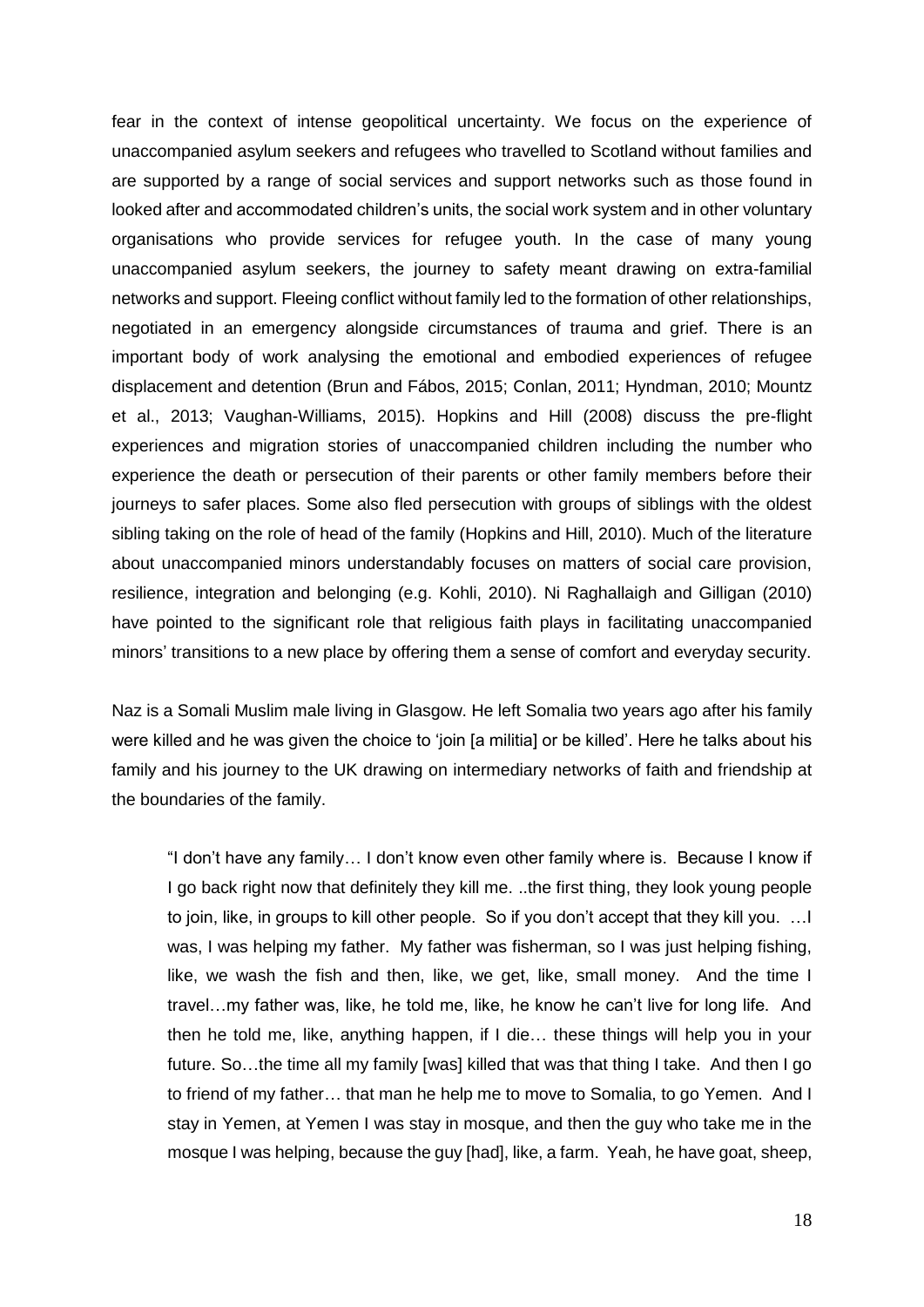something like that. So I was help him, and then the guy he promised me, he help me as well…to go somewhere to get safe" (Naz, male, Somali refugee, 19-21, Glasgow).

The everyday memories of family are present in Naz's reflections; he recalls working alongside his father and the guidance and support given in anticipation of crisis. He talks about the extrafamilial network of family friends and places of worship as trusted sites of security showing the 'strength of weak ties' (Granovetter, 1973 cited in Hopkins and Hill, 2008). By contrast, many of the unfamiliar and 'official' networks of support were perceived to be less trustworthy leading to a more untenable sense of security. Later in the interview, Naz explained that the journey to the UK and the loss of family had deeply affected his mental health. Travelling to the UK by 'truck', exploited by 'agents' and left on the streets upon arrival, Naz says 'I risk a lot, my life, to come here'. However, he referred to the processing of his asylum claim by the Home Office as one of the major challenges to achieving a secure life, culminating in thoughts of suicide.

"they told me everything, they help me, they give you, and then I waiting for long time. And then no, I like, you don't have power to, like, to force them and then to give you. So, the time I was, like, I decided a lot of things, like, to kill myself because I was staying in the flat, and then myself, nobody there"

The unwieldy infrastructure surrounding the process of asylum renders Naz powerless, suspended between settlements and familiar attachments and he expresses a profound sense of ontological insecurity and loneliness. He is not deemed a legal person by those governing migration, he is 'waiting' as a 'biopolitical' subject whose legitimacy and value is directed and governed by the state (Agamben, 1998). Crawley (2010) has discussed the lack of humanity in asylum interviews conducted with unaccompanied minors applying for refugee status in the UK and calls for a more child-focused asylum system. Furthermore, although the timescale varies, there is evidence that some unaccompanied children have to wait for months or even years to learn about the final outcome of their asylum applications in the UK extending their sense of 'waiting' and questioning their sense of being and belonging (Conlan, 2011).

Similarly, for Sahra, another Somali refugee living in Glasgow, negotiating access to education and housing without the support of family was a source of extreme stress and upset, in spite of support via a state-sponsored guardianship programme. Having explained her circumstances to officials, agents, support workers and researchers Sahra says 'I am tired to tell everybody about my story'. The continual requirement to justify herself as legitimate and relevant is a source of weary frustration, and while she is positive about Scotland and the guardianship programme she is supported by, there are ongoing anxieties: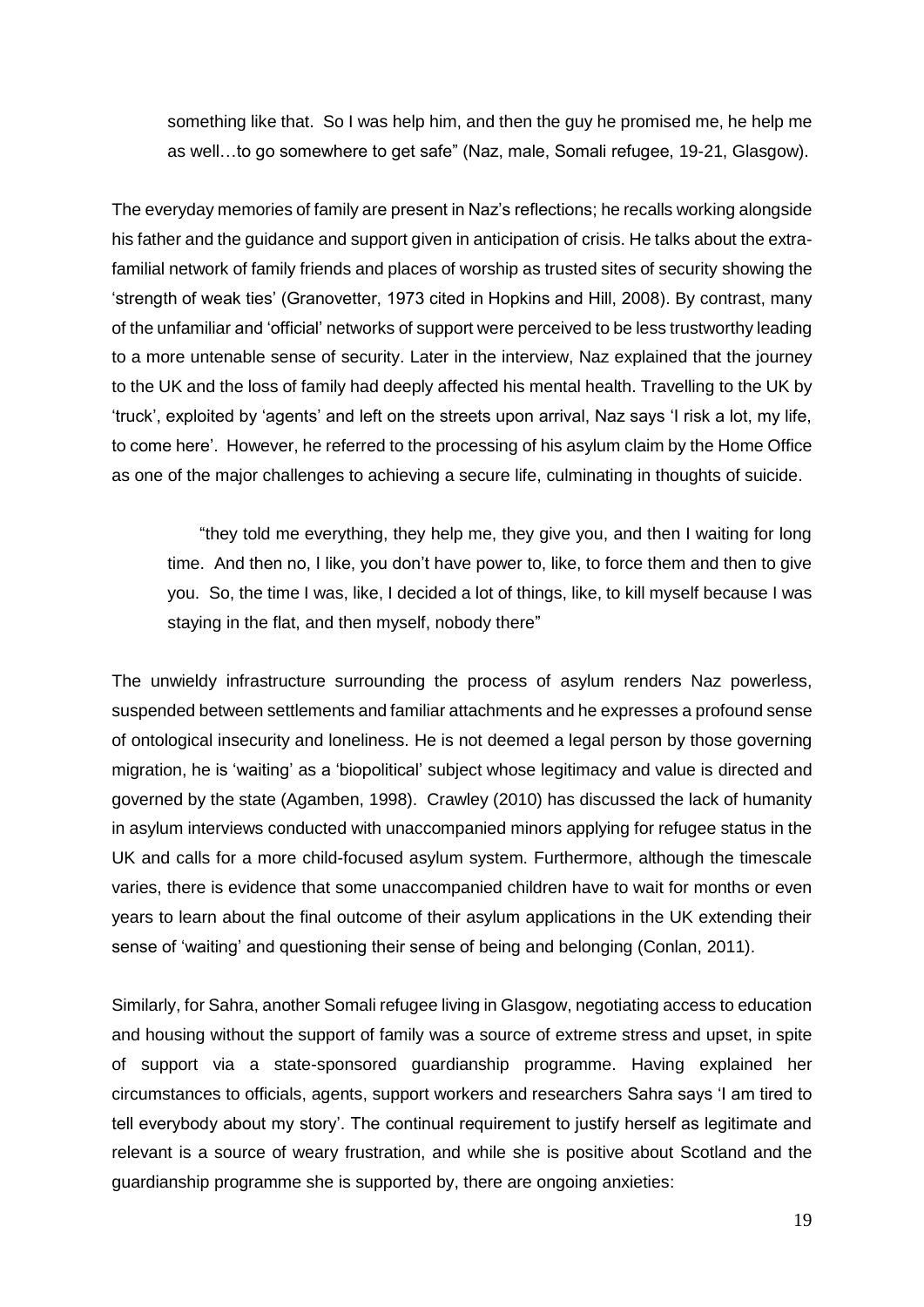"I want to have confidence but…sometime I am going to ask in the [housing] office 'I want to do this' or 'I have this letter from…this office, can you explain [to] me'. Just people they don't care about you... [they say] 'just phone this number'. For me, I feel sad because ... this is your job, you must help me yeah. Sometimes I say, [is it] because I am wearing this scarf? [Is it] because [of] my colour? …I want to do [it] myself, but it is hard for me… I am alone here. At least [when] I live with my mum. My mum she help me … Yeah. I don't have anybody just to help me, just guardianship. Maybe after two years or three years when I am finished to work with guardianship, who will help me?" (Sahra, female, Somali refugee, 19-21, Glasgow)

Sahra refers to her family when revealing her anxiety about the future and the everyday challenges she experiences. The feeling of being alone knocks her confidence despite networks of social and institutional support, she 'misses' her family and her mum. As networks of support vacillate, emotional and material insecurity beckon and reveal the inadequacy of asylum infrastructures in the UK. As the system works to differentiate the 'foreign' from the 'domestic', individuals seeking asylum are straddled between spaces of belonging. Yet, as Williams (2014) suggests asylum 'fundamentally relies upon exclusion' because it operates within the structure of the territorial nation state (cited in Loyd, 2015). Asylum seekers and refugees are thus permanently deportable and subject to processes of exclusion at the border and within post-colonial spaces of dispersal neighbourhoods. As Loyd (2015:4) argues, 'it is not only at the boundary of a national territory where friend-enemy relations result in the militarized regulation of mobility, but also domestically, within spaces already differentiated by race, class, and differential citizenship'. For Sahra, the combination of anticipated racial or religious discrimination intensify her isolation, making it more difficult to negotiate a secure life in the UK without the traditional support of family networks.

For both Sahra and Naz, re-building the familiar happened through establishing friendships and building makeshift families in temporary accommodation when they were dispersed to Glasgow. While the hostel is a holding space as asylum claims are processed, it is also a site of sociality as young people make friends and build communities, as Naz reflects here.

"I made different friends because the time I was living in hostel I was different friends that was Chinese, Vietnam, Afghanistan, Iraq. And there was good people because we are all refugees and then we come here for help. So we stay like a family, yeah...Yeah, that's like family. If someone call someone, if he come and saw you he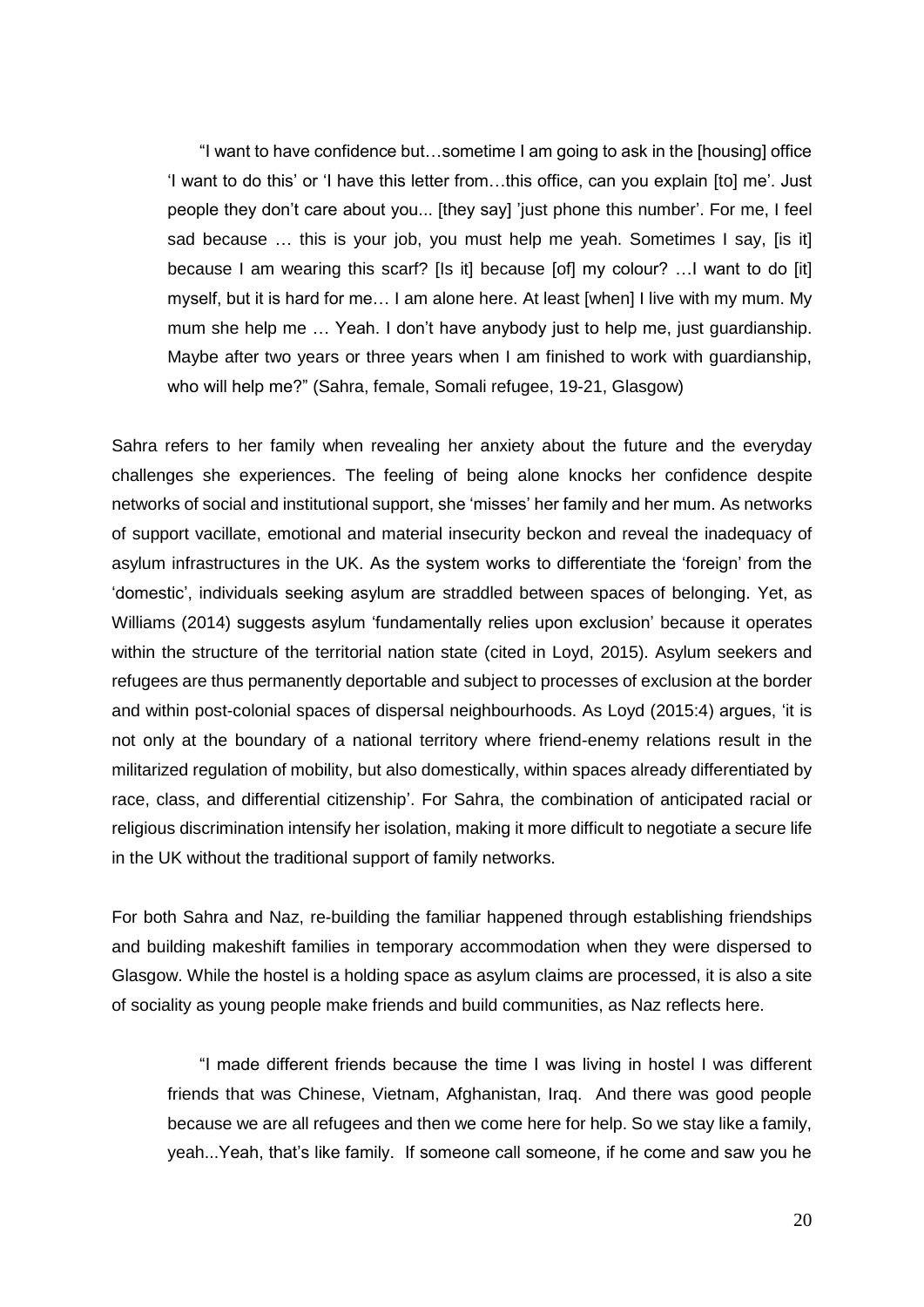ask you what's the problem, you need some help, just call me, or tell me anything you want. Yeah, we stay like family"

Naz says the important friendships made in spaces of refuge become 'like family'. As Brun and Fabos (2015) note, for many displaced persons making home involves negotiating social relations in place. Rather than view refugees as 'passive victims' Brun and Fabos discuss the 'agency-in-waiting' of refugees as they negotiate the uncertainties of temporary homes because even temporary placements are social spaces of intersubjective encounter. The extract from Naz also shows that within the hostel family-making strategies are international, diverse and multicultural, countering normative assumptions that migrants form translocal attachments along ethno-national lines in migration destinations (Werbner, 2005). The friendship group he has established is embedded in the wider geopolitics of war, displacement and the 'protracted' governance of asylum. The provision and securitization of asylum accommodation in the UK is very contentious (Darling, 2016). One of the challenges is where to accommodate children over the age of 16 who cannot be housed in residential care but are placed in a very vulnerable position is accommodated in 'adult' provision, such as in homeless shelters. The security of accommodation where relationships can be established with social care workers and other young people, coupled with the provision of a 'guardian' (Crawley and Kohli, 2013) are significant, however, in enabling unaccompanied minors to establish a sense of belonging and the creation of new networks of support in place of their family.

### **Conclusion**

This paper has argued that the domestic realm of the family is an important site of geopolitics. Drawing on interviews with ethnic and religious minority young people in Scotland, the paper contributes to a growing body of work aimed at challenging dominant discourses in the geopolitics of security that focus singularly on the international. Whilst feminist geopolitics makes this challenge clear, this has tended to emphasise the significance of embodied, emotional and intimate geopolitics. It is important to analyse the sites where geopolitics is felt, negotiated, mediated and interpreted that are both within and beyond the body – in homes (Brickell, 2012), families (Harker, 2012) and schools (Benwell, 2014). We have focused on the family as a site of (in)security where geopolitics is scripted, resisted and actioned in diverse ways. Immediate and extended familial relationships are significant in shaping perceptions and experiences of the insecurities produced by geopolitics and influence youth resistance and engagements that shape geopolitics. Furthermore, in circumstances where immediate family is absent, other relationships (e.g. friendships and guardians) are key to young people's sense of being and belonging in place.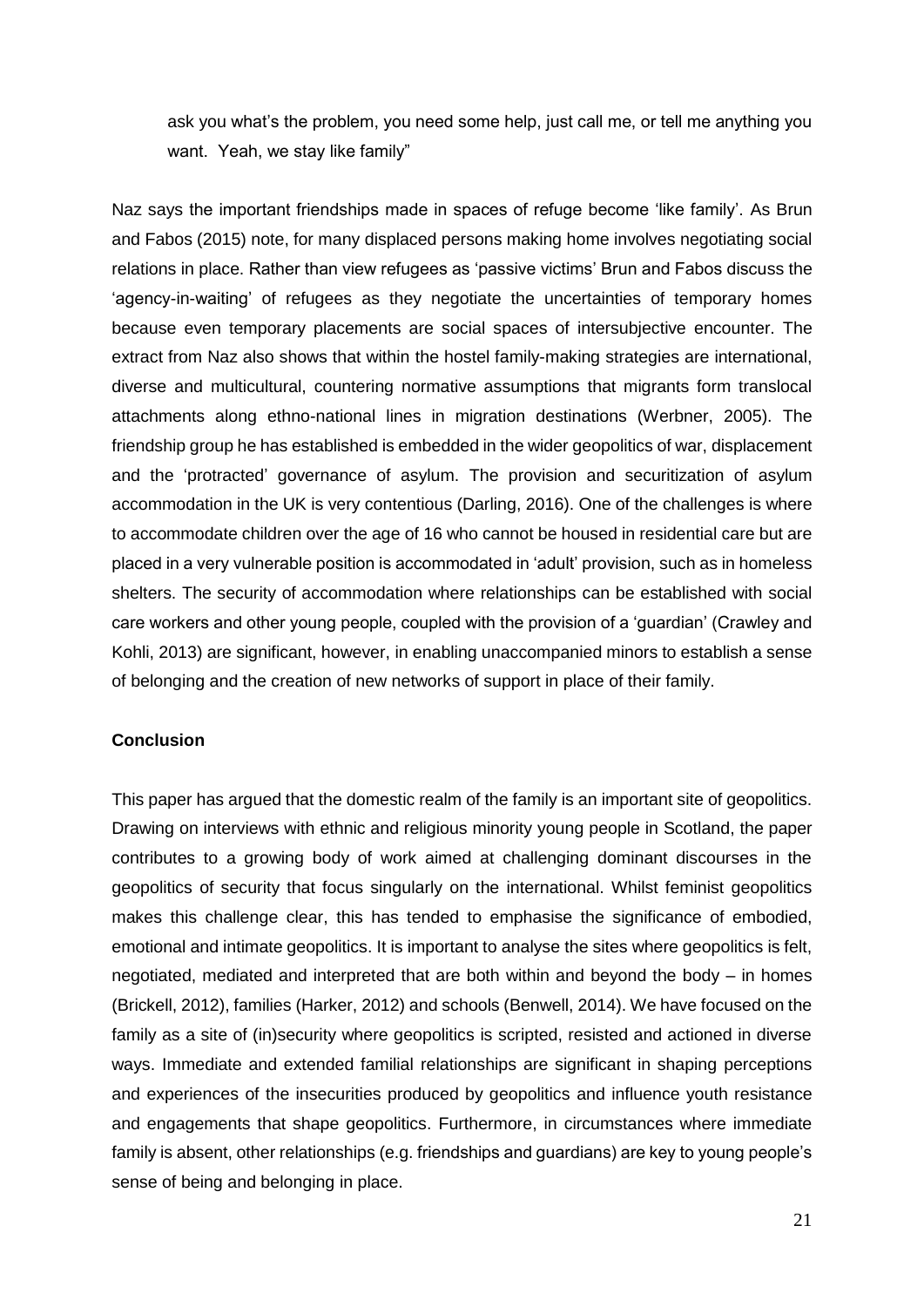A key aim of the paper is to advance the concept of OS as a valuable analytic to explore the psycho-social domain as a key part of the emotional geopolitics of security. We have used the family to illustrate the relational, psycho social dynamics that shape feelings of ontological (in)security among young people. We have made two key arguments in defence of this approach. First, it enables us to understand how emotional, social and political life are connected through a focus on relational, psycho-social processes in the 'home' and 'family'. Specifically, we have discussed how state regimes of migration, asylum and integration that dehumanize and depersonalize work against OS within and between families. Ehrkamp (2016:4) suggests that the securitization and management of migration has meant that 'security logics are undermining human rights commitments and rationales'. The apparent contradiction between human rights and security demonstrates this logic is partial and incomplete: it overlooks the intimate and ontological (in)securities of individuals engaged in processes of migration and asylum as well as those securitized in everyday landscapes by virtue of their race or religion. The current policing of the US-Mexico border and brutal family separation policies and practices by the US government and governments across the EU are stark examples of an increasingly vicious biopolitics of the border. In this paper we highlight the interconnections between such international/transnational geopolitical scenarios, the OS of individual young people and the meso-scale of the family. As such as advocate a relational and multiscalar analysis of security and migration. This maps onto and extends work on intimacy-geopolitics and the 'geosocial', enabling and invigorating engagements between critical and feminist geopolitics and those working on the sociology and anthropology of the family.

Our second argument is methodological. To analyse OS requires in-depth focus on individual narratives of personhood which also means viewing young people as having agency. Young people talk about their anxieties, fears and vulnerabilities in a range of ways and we have taken care to ground ideas about insecurity in youth-centred biographies. This is not beyond representation and there are further ethical issues to discuss in how we ethically and hopefully analyse young people's psycho-social lives. This paper has shown, however, that such an approach can reveal the often emotional, resilient and sometimes contradictory experience of security in the family and how young people negotiate and incorporate the political into their everyday, emotional lives. As Thien (2005) has argued, the focus on an emotional subject 'offers an intersubjective means to negotiating our place in the world, co‐produced in cultural discourses of emotion as well as through psycho‐social narratives'. Such an approach is attendant to the relational, intersubjective and in-process nature of human security. As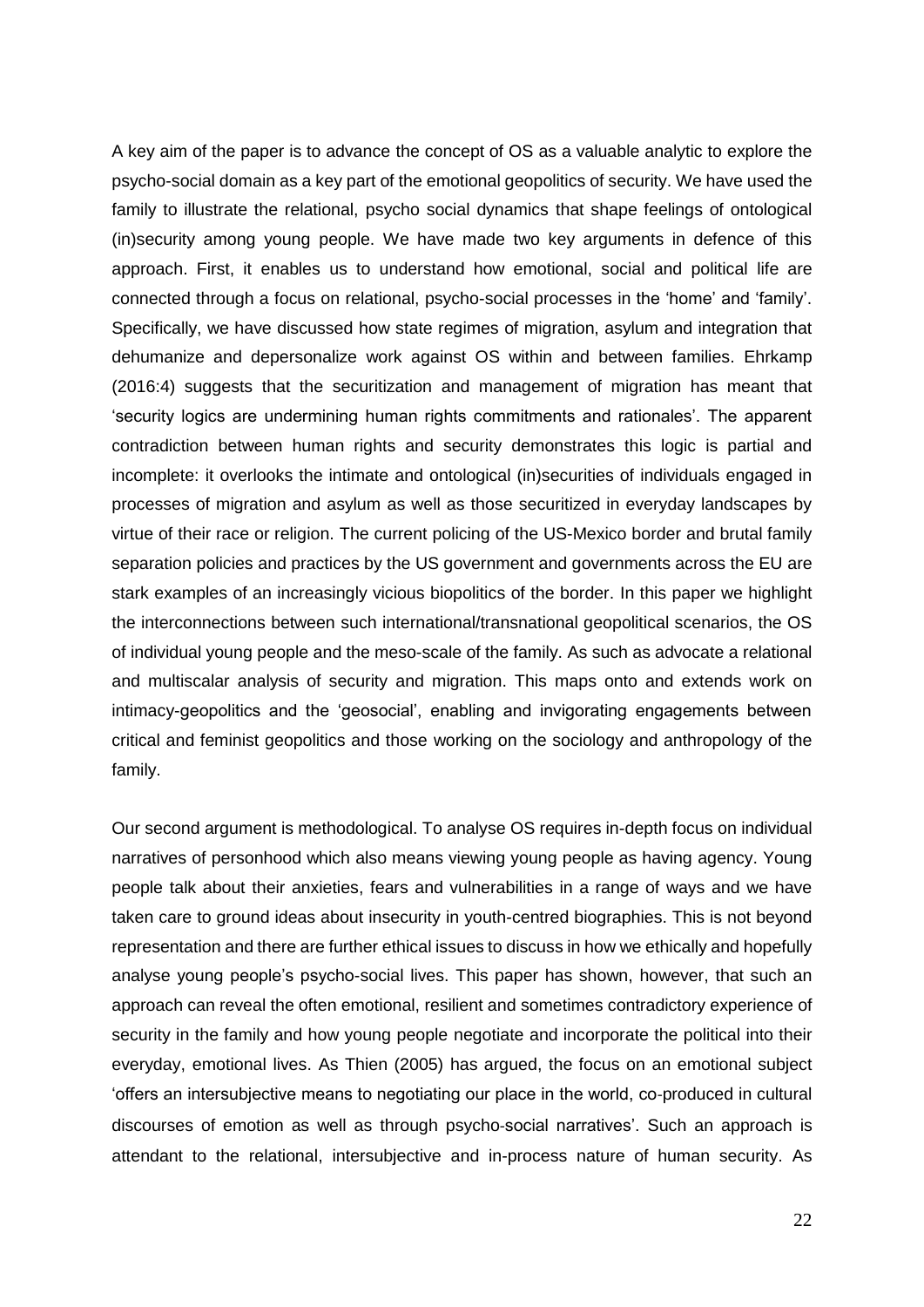regional and national securities tighten across the globe with profoundly dehumanizing effects, understanding the emotional and personal challenges and responses of families and individuals is vital to make visible the relational and psycho-social dynamics of protection, resistance and solidarity.

### **REFERENCES**

Abu-Lughod I (2002) 'Do Muslim women really need saving? Anthropological reflections on cultural relativism and its others', *American Anthropologist*, 104(3): 783-790.

Afshar H, Aitken R, & Myfanway F (2005), 'Feminisms, Islamophobia and identities', *Political Studies*, 53: 262-283.

Agamben G (1998) *Homo Sacer: Soveriegn Power and Bare Life*. Stanford: Stanford University Press

Alexander C, Edwards R & Temple B (2007) Contesting Cultural Communities: Language, Ethnicity and Citizenship in Britain. *Journal of Ethnic and Migration Studies* 33(5):738-800

Beck U & Beck-Gernsheim E (2002) *Individualization*. London: Sage

Benwell M (2014) From the banal to the blatant: Expressions of nationalism in secondary schools in Argentina and the Falkland Islands. *Geoforum* 52:51-60

Benwell M and Hopkins P (2016) *Children, Young People and Critical Geopolitics*. Farnham, Ashgate

Beier JM (2015) Children, childhoods, and security studies: an introduction, *Critical Studies on Security*, 3(1): 1-13

Bigo D (2002) Security and immigration: Toward a critique of the governmentality of unease. *Alternatives: Global, Local, Political* 27: 63–92.

Blunt A and Dowling R (2006) *Home*. Oxon: Routledge

Booth K (2007) *Theory of World Security*. Cambridge: Cambridge University Press.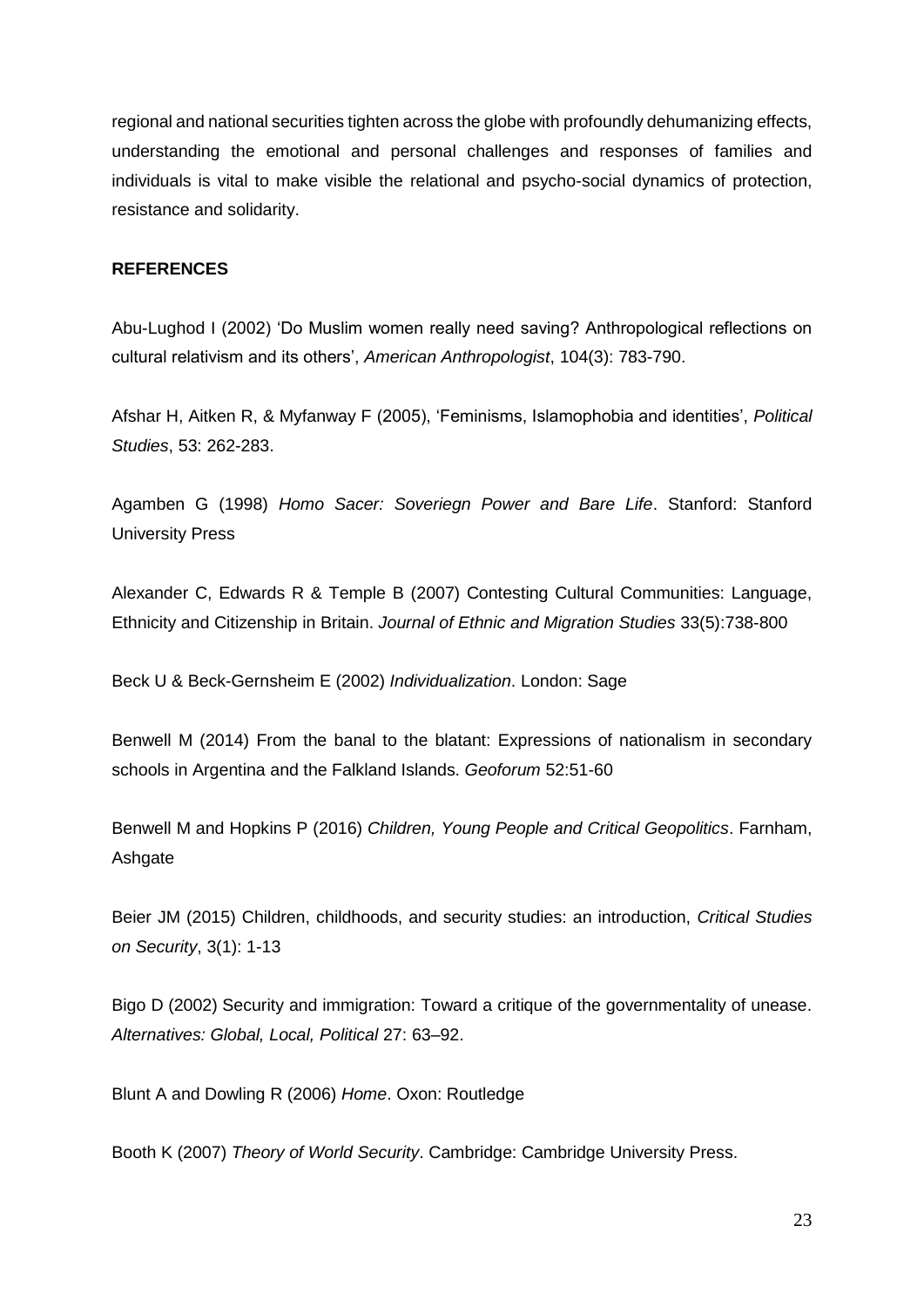Bourne M (2014) *Understanding Security*. New York, Palgrave Macmillan

Brickell K (2012) Geopolitics of Home. *Geography Compass* 6(10):575-588

Brickell K & Datta A (2011) (eds) *Translocal Geographies Spaces, Places, Connections.* Farnham: Ashgate

Brun C & Fábos A (2015) Making homes in limbo? A conceptual framework. *Refuge* 31: 5– 17.

Caluya G (2010) Domestic belongings: intimate security and the racial politics of scale. *Emotion, Space and Society* 4:1-8

Cieslik M and Pollock G (eds) (2002) *Young People in Risk Society: The Restructuring of Youth Identities and Transitions in Late Modernity*. Hampshire, UK: Ashgate.

Conlon D (2011) Waiting: Feminist perspectives on the spacings/timings of migrant (im)mobility. *Gender, Place and Culture* 18: 353–360.

Conradson D & McKay D (2007). Translocal Subjectivities: Mobility, Connection, Emotion.469 *Mobilities* 2(2):167-174

Cowen D and Story B (2013) Intimacy and the everyday Dodds K Kuus M and Sharp J (eds) *The Ashgate Companion to Critical Geopolitics* Ashgate, Farnham 341-358.

Crawley H (2010) 'No one gives you a chance to say what you are thinking': finding space for children's agency in the UK asylum system. *Area* 42(2), 162-169.

Crawley H & Kohli R (2013) *'She endures with me. an evaluation of the Scottish Guardianship Service Pilot'.* Edinburgh: Scottish Government.

Darling J (2016) Forced migration and the city: Irregularity, informality, and the politics of presence. *Progress in Human Geography*. DOI: 10.1177/0309132516629004.

Din I (2016) *The New British: The Impact of Culture and Community on Young Pakistanis*. Abingdon: Ashgate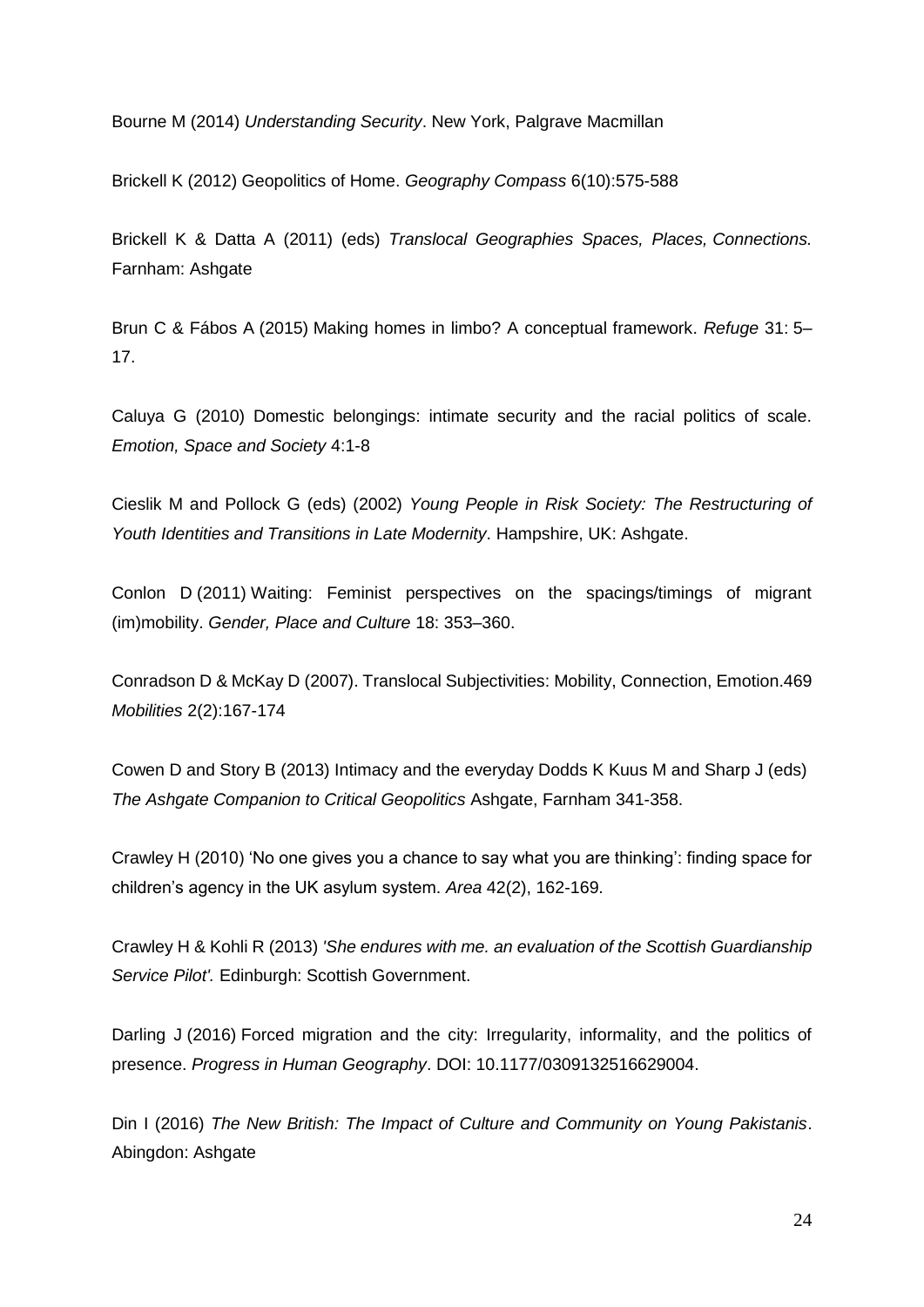Dowler L and Sharp J (2001) A feminist geopolitics? *Space and Polity* 5(3) 165-176.

Dwyer C (2000) Negotiating diasporic identities: Young British South Asian Muslim women. *Women's Studies International Forum*, 23: 475–86.

Ehrkamp P (2013) 'I've had it with them!' Younger migrant women's spatial practices of conformity and resistance. *Gender, Place and Culture* 20(1):19-36

Ehrkamp P (2016) Geographies of Migration I: Refugees. *Progress in Human Geography*. DOI: 10.1177/0309132516663061

Enloe C (1990) *Bananas, Beaches, and Bases: Making Feminist Sense of International Politics*. Berkeley, CA: University of California Press.

Finch J and Mason J (1993) *Negotiating Family Responsibilities*. London: Routledge.

Fregonese S (2017) Affective atmospheres, urban geopolitics and conflict (de)escalation in Beirut. *Political Geography* 61:1-10 Giddens A (1991) *Modernity and Self-Identity.* Stanford, CA: Stanford University Press

Gökarıksel B (2009) Beyond the officially sacred: religion, secularism, and the body in the production of subjectivity. *Social & Cultural Geography* 10 (6): 657-674

Harker C (2012) Precariousness, precarity, and family: notes from Palestine. *Environment and Planning A* 44:849-865

Holloway SL, Hubbard P, Jons H & Pimlott-Wilson H (2010) Geographies of education and the significance of children, youth and families. *Progress in Human Geography* 34(5):583-600

Hopkins P & Hill M (2008) Pre-flight experiences and migration stories: the accounts of unaccompanied asylum-seeking children. *Children's Geographies,* 6(3): 257-268.

Hopkins P & Hill M (2010) The needs and strengths of unaccompanied asylum-seeking children and young people in Scotland. *Child and Family Social Work*, 15(4): 399-408.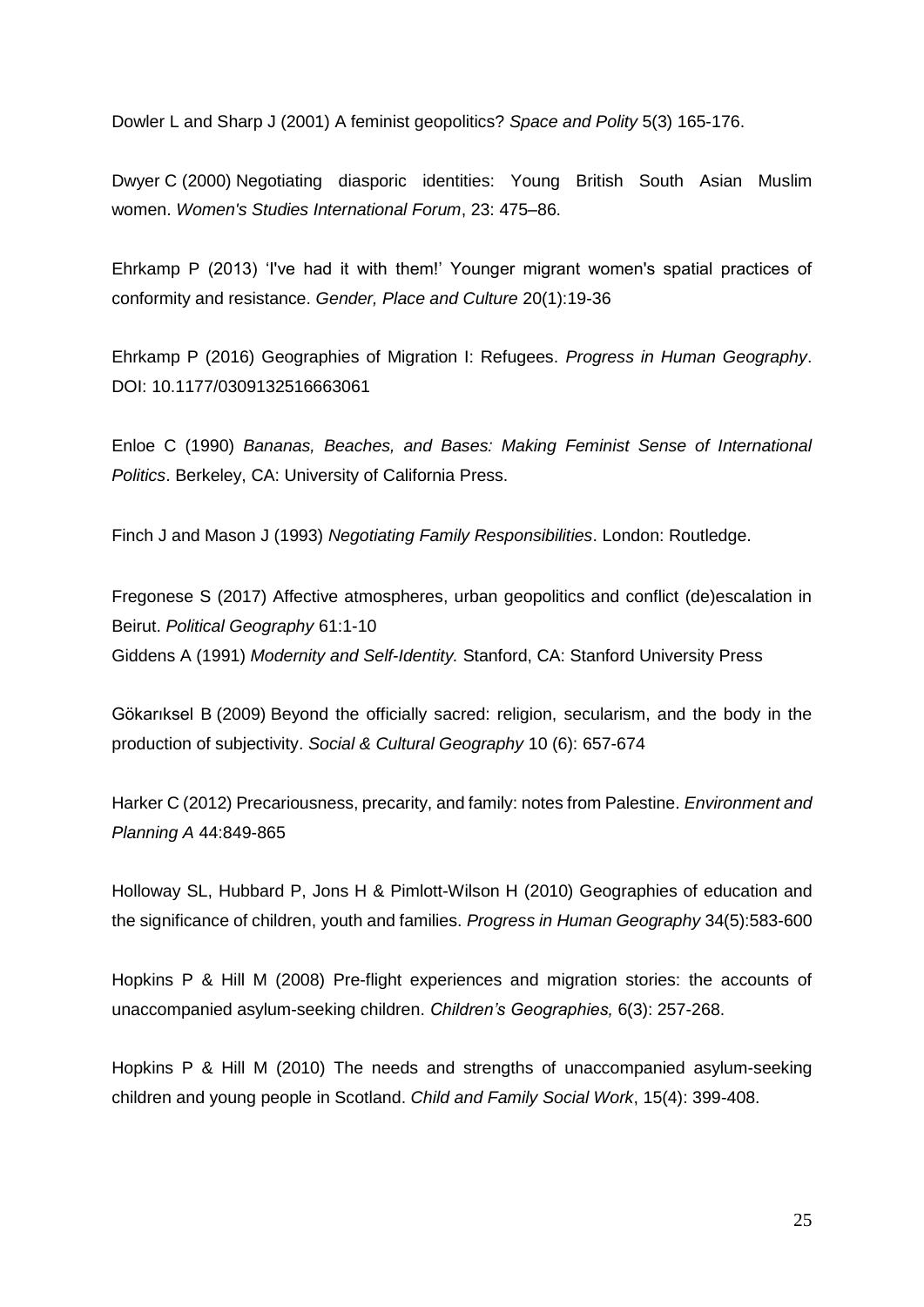Hopkins P, Olson E, Pain R, & Vincett G (2011) Mapping intergenerationalities: the formation of youthful religiosities. *Transactions of the Institute of British Geographers*, 36(2) 314-327

Hopkins P, Olson E, Baillie Smith M & Laurie N (2015) Transitions to religious adulthood: relational geographies of youth, religion and international volunteering. *Transactions of the Institute of British Geographers*, 40(3) 387-398.

Hörschelmann K (2008) Populating the landscapes of critical geopolitics – young people's responses to the war in Iraq. *Political Geography* 27(5): 587-609.

Hörschelmann K and Reich E (2017) Entangled (In)Securities: Sketching the Scope of Geosocial Approaches for Understanding "Webs of (In)Security". *Geopolitics* 22(1):73-90

Hyndman J (2001) Towards a feminist geopolitics. *The Canadian Geographer,* 2: 210-222

Hyndman J (2004) Mind the gap: bridging feminist and political geography through geopolitics. *Political Geography* 23 307-322.

Hyndman J (2010) Introduction: The feminist politics of refugee migration. *Gender, Place and Culture* 17: 453–459.

Jamieson L (1998) *Intimacy: Personal Relationships in Modern Societies*. Cambridge: Polity Press.

Kapur R (2002) Un-veiling women's rights in the "war on terrorism" *Duke Journal of Gender and Law*, 9: 211-225.

Katz C (2004) *Growing up global: Economic restructuring and children's everyday lives*, Minneapolis: MN University of Minnesota Press.

Kinnvall C (2004). Globalization and religious nationalism: self, identity, and the search for ontological security. *Political Psychology*, 25(5), 741-767

Kohli RKS (2011) Working to ensure safety, belonging and success for unaccompanied asylum-seeking children. *Child Abuse Review* 5: 311-323.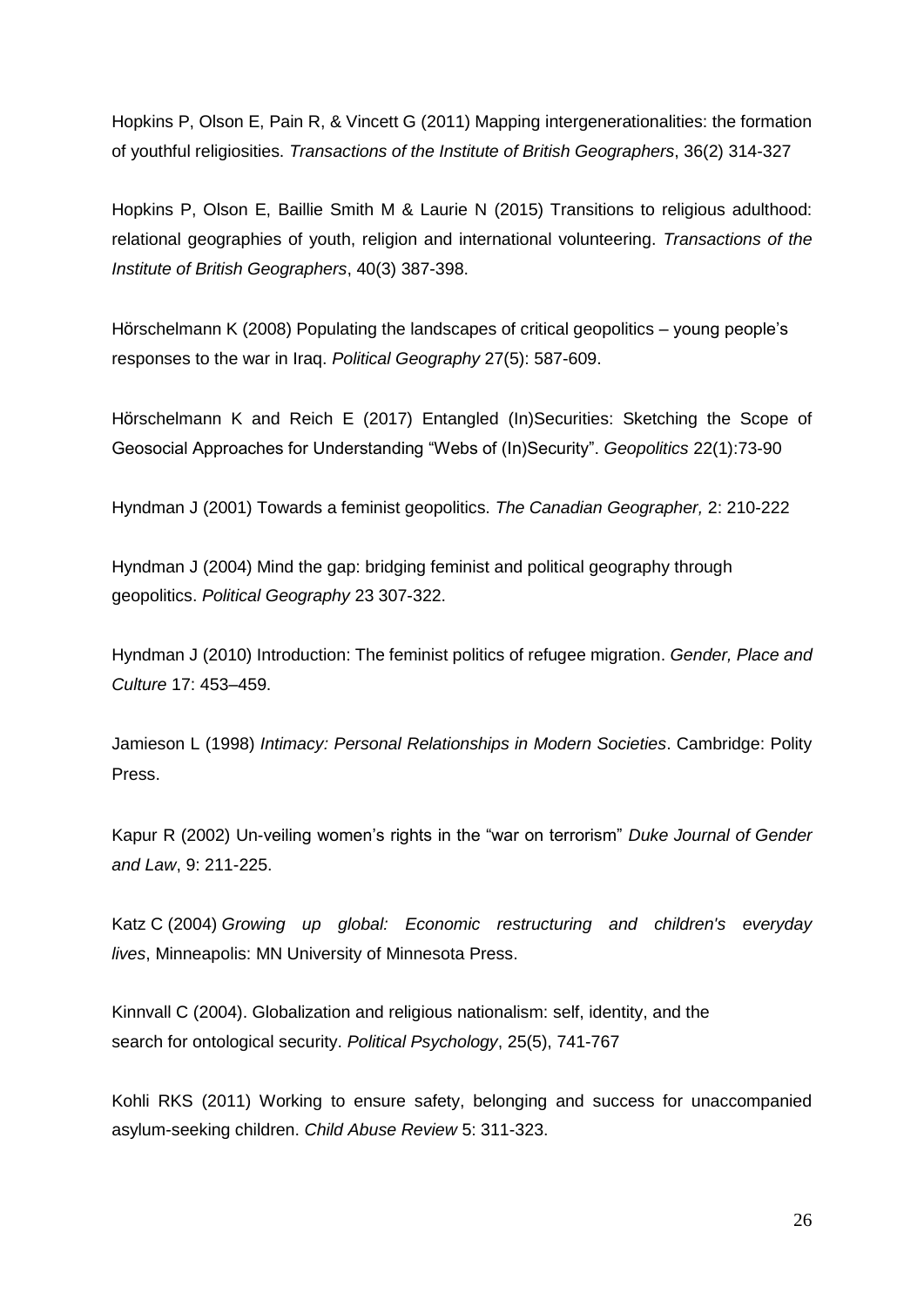Koopman S (2011) Alter-geopolitics: other securities are happening. *Geoforum* 42 274-284

Laing RD (1960) *The Divided Self.* London, Tavistock Publications

Laing RD (1969) *The Politics of the Family*. London: CBC Enterprises

Laketa S (2016) Geopolitics of Affect and Emotions in a Post-Conflict City. *Geopolitics* 21(3): 661-685

Levitt P & Waters M (2002) (Eds) *The Changing Face of Home: The Transnational Lives of the Second Generation*. New York: Russell Sage Foundation.

Loyd JM (2015) Carceral citizenship in an age of global apartheid. Occasion 8: 1–15

McGeachan C (2014) 'Worlding' Psychoanalytic Insights: Unpicking R.D. Laing's Geographies. In: Kingsbury P & Pile S (2014) *Psychoanalytic Geographies*. Farnham, Ashgate

Mitchell K & Kallio KP (2017) Spaces of the Geosocial: Exploring Transnational Topologies. *Geopolitics* 22(1):1-14

Morgan DHJ (2015) The Family, Politics and Social Theory. London: Routledge (first published 1975)

Mountz A, Coddington K, Catania RT, & Loyd JM (2013) Conceptualizing detention: Mobility, containment, bordering, and exclusion. Progress in Human Geography 37(4): 522–541.

Nagar R (1998) Communal discourses, marriage, and the politics of gendered social boundaries among south Asian immigrants in Tanzania. *Gender, Place and Culture*, *5*(2): 117- 139.

Neocleous M (2008) *Critique of Security*. Montreal, QC: McGill-Queen's University Press.

Ni Raghallaigh M and Gilligan R (2010) Active survival in the lives of unaccompanied minors: coping strategies, resilience, and the relevance of religion. *Child and Family Social Work*, 15(2): 226-237.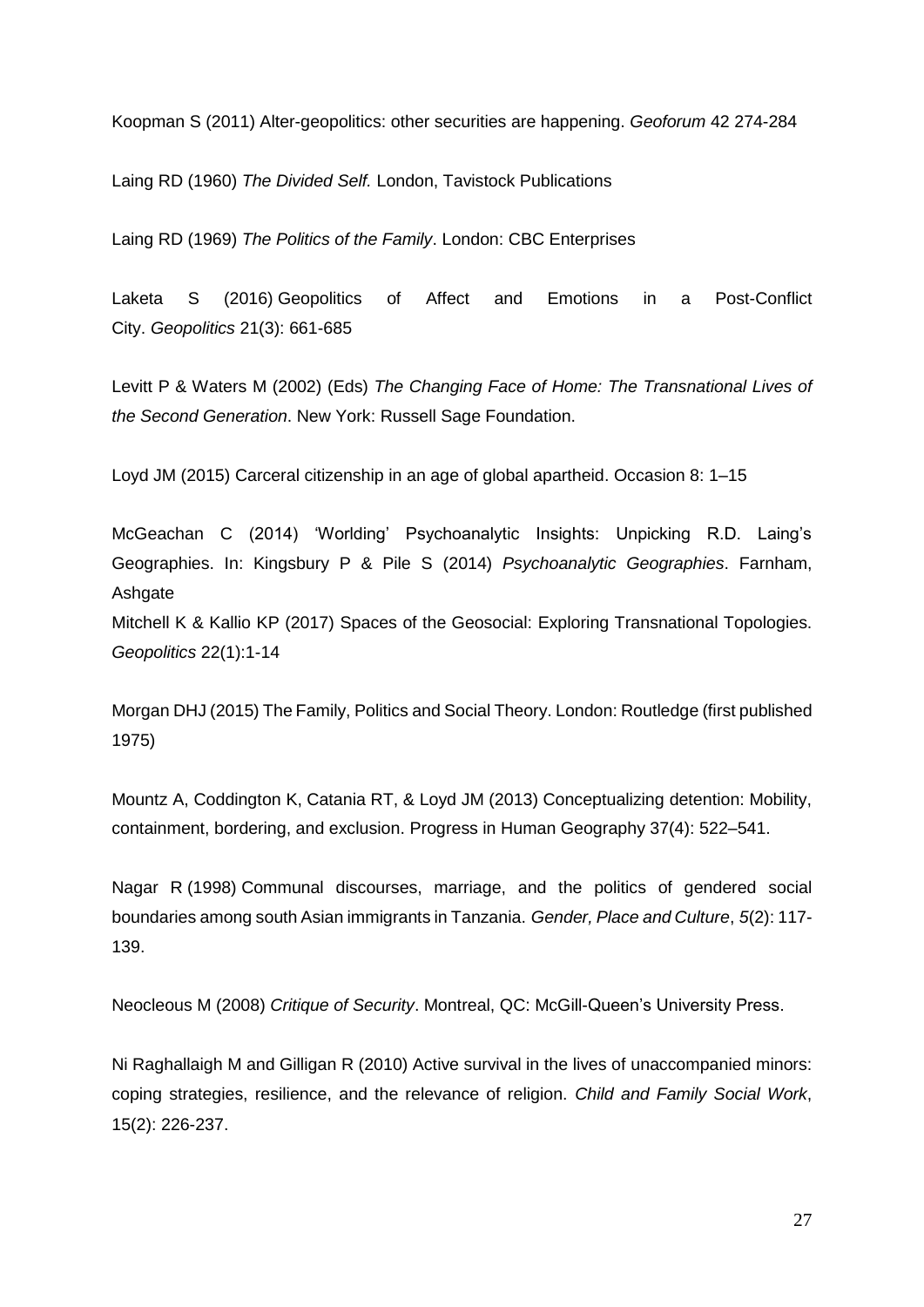Ojeda D (2013) War and tourism: the banal geographies of security in Colombia's 'Retaking'. *Geoforum* 18(4):759-778

Pain R (2009) Globalized fear? Towards an emotional geopolitics, *Progress in Human Geography* 33(4) 466-486

Pain R, Panelli R, Kindon S & Little J (2010) Moments in everyday/distant geopolitics: young people's fears and hopes *Geoforum* 41 972-982.

Pain R and Smith S (eds) (2008) *Fear: Critical Geopolitics and Everyday Life*. Abingdon: **Ashgate** 

Pain R and Staeheli L (2014) Introduction: Intimacy-Geopolitics. *Area*, 46(4):344-347

Porteous D and Smith S (2001) *Domicide: The Global Destruction of Home*. Montreal and Kingston: McGill Queen's University Press

Pratt G (2012) *Families Apart: Migrant Mothers and the Conflicts of Labor and Love*  Minneapolis: University of Minnesota Press

Reynolds T & Zontini E (2016) Transnational and diasporic youth identities: exploring conceptual themes and future research agendas, *Identities*, 23(4): 379-391.

Richardson MJ (2015) Embodied intergenerationality: family position, place and masculinity. *Gender, Place and Culture* 22(2), 157-171.

Sanghera G & Thaiper-Bjorkert S (2012) '"Let's Talk About...Men" – Young British Pakistani Muslim Women's Narratives about Co-Ethnic Men in "Postcolonial" Bradford', *Interventions – International Journal of Postcolonial Studies*, 14(4): 591-612.

Sanghera G & Thaiper-Bjorkert S (2017) 'Transnationalism, social capital and gender – young Pakistani Muslim women in Bradford, UK', *Migration Letters*, 14:1, pp.88-100.

Scottish Government, (2017) New Scots Refugee Integration Strategy 2018-22. Directorate for Communities and Third Sector, Available at: https://beta.gov.scot/publications/new-scotsrefugee-integration-strategy-2018-2022/ [Accessed:18/6/18]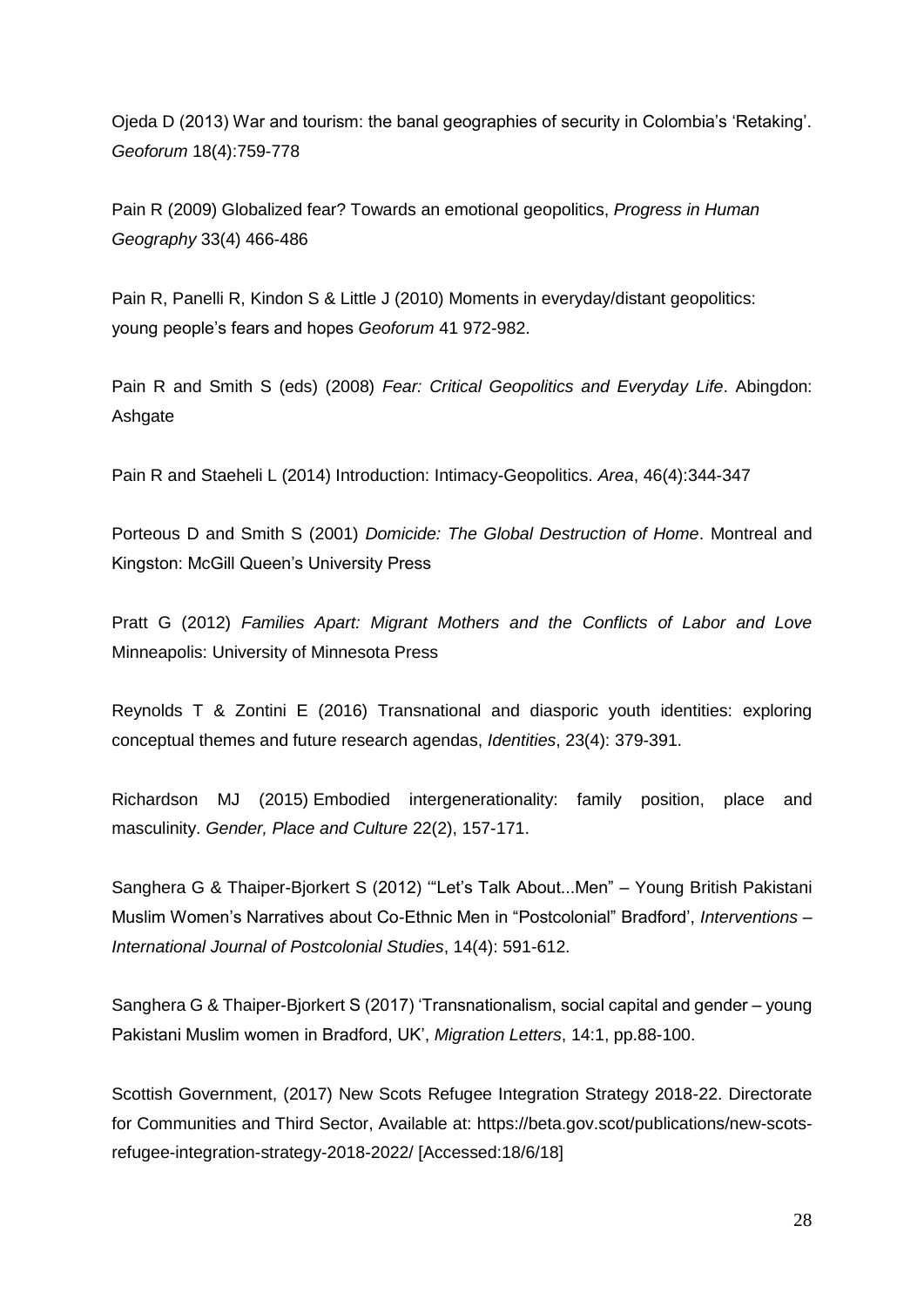Secor A (2001) Towards a feminist counter-geopolitics: gender, space and Islamist politics in Istanbul *Space and Polity* 5(3): 191-211

Secor A (2002) The veil and urban space in Istanbul: Women's dress, mobility and Islamic knowledge. *Gender, Place and Culture*, 9: 5–22.

Sharp J (2013) Geopolitics at the margins? Reconsidering genealogies of critical geopolitics. *Political Geography*, 37: 20-29

Shepherd L (ed.) (2013) *Critical Approaches to Security: An Introduction to Theories and Methods*. London, Routledge.

Singh J (2015) 'Family values: The Impact of Family Background on the Religious Lives of Young British Sikhs', K. A. Jacobsen & K. Myrvold (eds) *Young Sikhs in a Global World – Negotiating Traditions, Identities and Authorities*, Farnham: Ashgate, pp. 15-34.

Steele B (2008). *Ontological Security in International Relations: Self-identity and the IR State*. New York, Routledge

Thien D (2005) After or beyond feeling? A consideration of affect and emotion in geography. *Area* 37(4): 450-54

Valentine G (2008) The ties that bind: towards geographies of intimacy. *Geography Compass*  2(6):2097-2110

Vanderbeck RM (2007) Intergenerational geographies: age, relations, segregation and reengagements. *Geography Compass* 2:200-221

Vertovec S (2004). *Trends and Impacts of Migrant Transnationalism*. Oxford: Centre on Migration, Policy and Society Working Paper No. 3, University of Oxford.

Watson A (2006) 'Children and International Relations: A New Site of Knowledge? *Review of International Studies*, 32: 237-250.

Werbner P (2005) 'The translocation of culture: "community cohesion" and the force of multiculturalism in history'*, Sociological Review*, 53:4, pp.745-768.